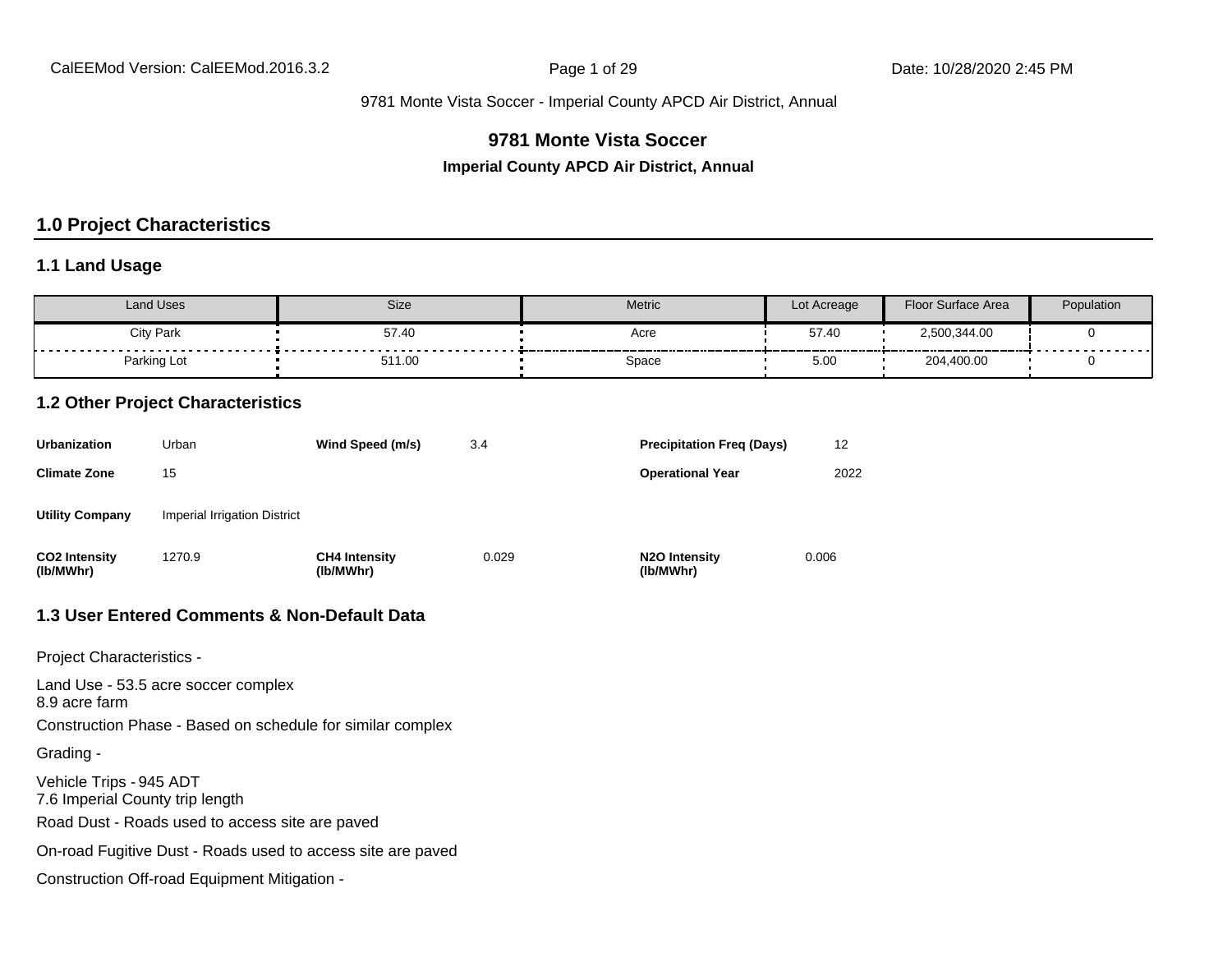| <b>Table Name</b>    | <b>Column Name</b>        | <b>Default Value</b> | <b>New Value</b> |  |  |  |
|----------------------|---------------------------|----------------------|------------------|--|--|--|
| tblConstructionPhase | <b>NumDays</b>            | 75.00                | 22.00            |  |  |  |
| tblConstructionPhase | NumDays                   | 1,110.00             | 129.00           |  |  |  |
| tblConstructionPhase | NumDays                   | 110.00               | 43.00            |  |  |  |
| tblConstructionPhase | NumDays                   | 75.00                | 132.00           |  |  |  |
| tblConstructionPhase | NumDays                   | 40.00                | 22.00            |  |  |  |
| tblConstructionPhase | PhaseEndDate              | 8/26/2026            | 6/30/2022        |  |  |  |
| tblConstructionPhase | PhaseEndDate              | 1/28/2026            | 6/30/2022        |  |  |  |
| tblConstructionPhase | PhaseEndDate              | 10/27/2021           | 6/30/2021        |  |  |  |
| tblConstructionPhase | PhaseEndDate              | 5/13/2026            | 12/31/2021       |  |  |  |
| tblConstructionPhase | PhaseEndDate              | 5/26/2021            | 4/30/2021        |  |  |  |
| tblConstructionPhase | PhaseStartDate            | 5/14/2026            | 6/1/2022         |  |  |  |
| tblConstructionPhase | PhaseStartDate            | 10/28/2021           | 1/3/2022         |  |  |  |
| tblConstructionPhase | PhaseStartDate            | 5/27/2021            | 5/3/2021         |  |  |  |
| tblConstructionPhase | PhaseStartDate            | 1/29/2026            | 7/1/2021         |  |  |  |
| tblLandUse           | LotAcreage                | 4.60                 | 5.00             |  |  |  |
| tblOnRoadDust        | HaulingPercentPave        | 50.00                | 100.00           |  |  |  |
| tblOnRoadDust        | <b>HaulingPercentPave</b> | 50.00                | 100.00           |  |  |  |
| tblOnRoadDust        | HaulingPercentPave        | 50.00                | 100.00           |  |  |  |
| tblOnRoadDust        | <b>HaulingPercentPave</b> | 50.00                | 100.00           |  |  |  |
| tblOnRoadDust        | HaulingPercentPave        | 50.00                | 100.00           |  |  |  |
| tblOnRoadDust        | VendorPercentPave         | 50.00                | 100.00           |  |  |  |
| tblOnRoadDust        | VendorPercentPave         | 50.00                | 100.00           |  |  |  |
| tblOnRoadDust        | VendorPercentPave         | 50.00                | 100.00           |  |  |  |
| tblOnRoadDust        | VendorPercentPave         | 50.00                | 100.00           |  |  |  |
| tblOnRoadDust        | VendorPercentPave         | 50.00                | 100.00           |  |  |  |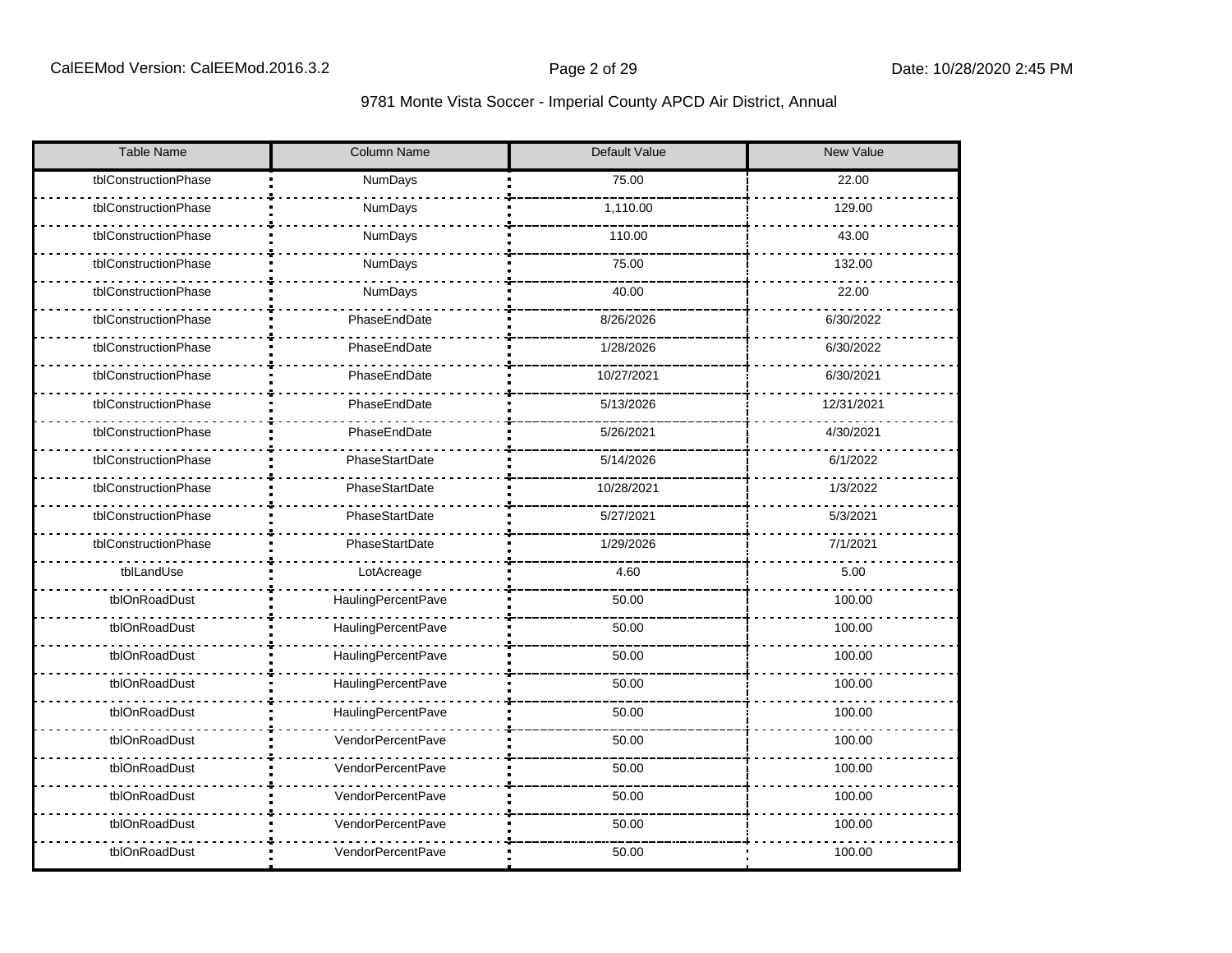| tblOnRoadDust   | <b>WorkerPercentPave</b> | 50.00 | 100.00 |
|-----------------|--------------------------|-------|--------|
| tblOnRoadDust   | <b>WorkerPercentPave</b> | 50.00 | 100.00 |
| tblOnRoadDust   | <b>WorkerPercentPave</b> | 50.00 | 100.00 |
| tblOnRoadDust   | <b>WorkerPercentPave</b> | 50.00 | 100.00 |
| tblOnRoadDust   | <b>WorkerPercentPave</b> | 50.00 | 100.00 |
| tblRoadDust     | <b>RoadPercentPave</b>   | 50    | 100    |
| tblVehicleTrips | CC_TL                    | 5.00  | 7.60   |
| tblVehicleTrips | CNW_TL                   | 8.90  | 7.60   |
| tblVehicleTrips | CW_TL                    | 6.70  | 7.60   |
| tblVehicleTrips | ST_TR                    | 22.75 | 16.46  |
| tblVehicleTrips | SU_TR                    | 16.74 | 16.46  |
| tblVehicleTrips | WD_TR                    | 1.89  | 16.46  |

# **2.0 Emissions Summary**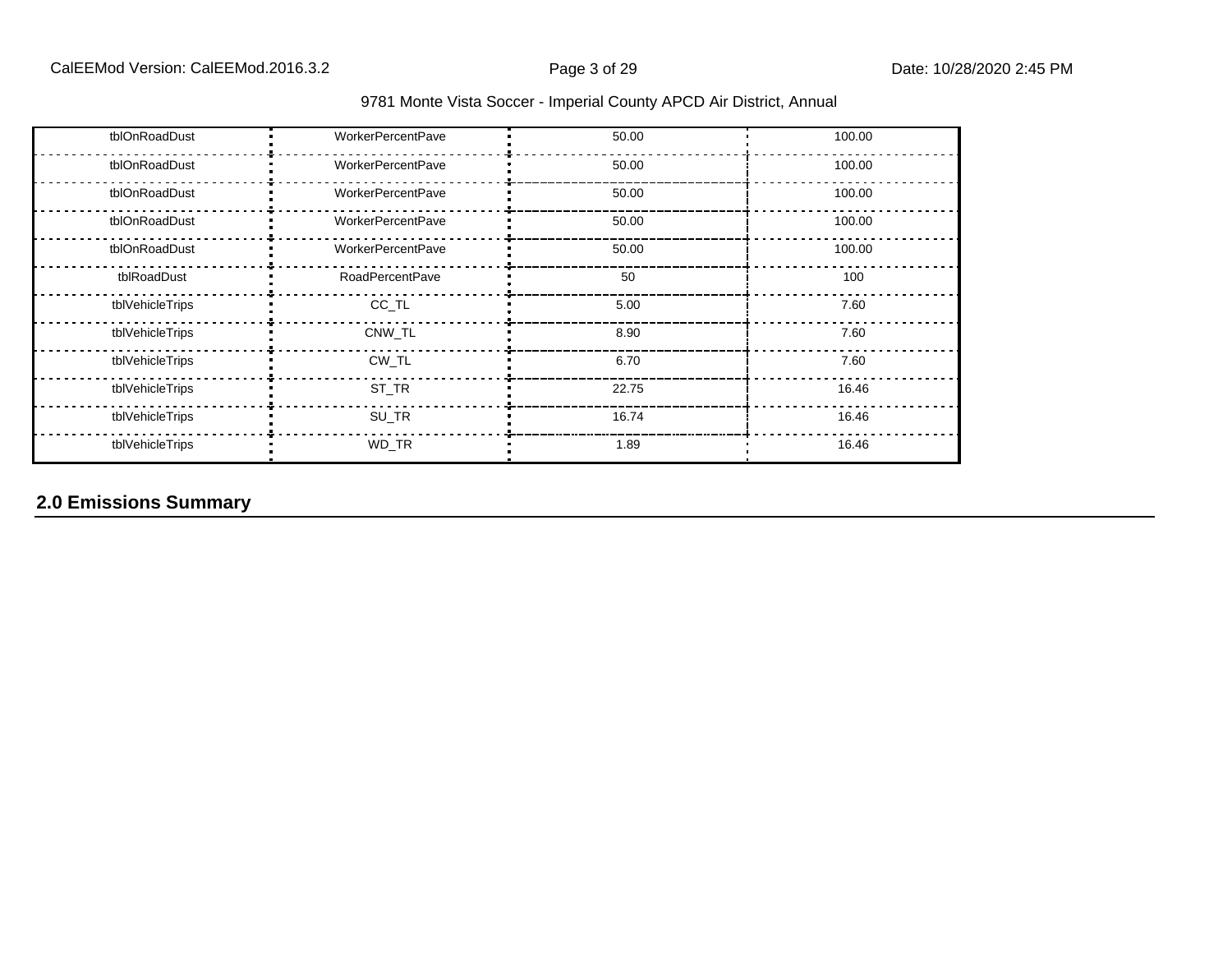#### **2.1 Overall Construction**

# **Unmitigated Construction**

|                   | <b>ROG</b> | <b>NO<sub>x</sub></b> | CO     | SO <sub>2</sub>   | Fugitive<br><b>PM10</b> | Exhaust<br><b>PM10</b> | <b>PM10</b><br>Total | Fugitive<br>PM2.5 | Exhaust<br>PM2.5 | <b>PM2.5 Total</b> Bio- CO2 NBio- CO2 Total CO2 |        |                                     | CH <sub>4</sub> | <b>N2O</b> | CO <sub>2e</sub> |
|-------------------|------------|-----------------------|--------|-------------------|-------------------------|------------------------|----------------------|-------------------|------------------|-------------------------------------------------|--------|-------------------------------------|-----------------|------------|------------------|
| Year              |            |                       |        |                   |                         | tons/yr                |                      |                   |                  |                                                 |        | MT/yr                               |                 |            |                  |
| 2021              | 0.2311     | 2.3023                | 1.9251 | $3.3400e-$<br>003 | 0.3941                  | 0.1100                 | 0.5041               | 0.1889            | 0.1012           | 0.2901                                          | 0.0000 | $-293.3610 - 293.3610$              | 0.0931          | 0.0000     | $-295.6883$      |
| 2022<br>$\bullet$ | 0.6625     | 4.1025                | 4.4684 | 0.0145            | 0.6526                  | 0.0621                 | 0.7147               | 0.1786            | 0.0586           | 0.2371                                          | 0.0000 | $1.336.574$ $1.336.574$ $1.336.574$ | 0.1031          | 0.0000     | 1,339.1511       |
| <b>Maximum</b>    | 0.6625     | 4.1025                | 4.4684 | 0.0145            | 0.6526                  | 0.1100                 | 0.7147               | 0.1889            | 0.1012           | 0.2901                                          | 0.0000 | 1,336.574   1,336.574               | 0.1031          | 0.0000     | 1,339.151        |

#### **Mitigated Construction**

|                             | <b>ROG</b>          | <b>NO<sub>x</sub></b> | CO     | SO <sub>2</sub>   | Fugitive<br><b>PM10</b>        | Exhaust<br><b>PM10</b>        | <b>PM10</b><br>Total        | Fugitive<br>PM2.5               | Exhaust<br>PM2.5               | PM2.5 Total                  |                                 |           | Bio- CO2   NBio- CO2   Total CO2 | CH <sub>4</sub> | <b>N2O</b> | CO <sub>2</sub> e |  |  |
|-----------------------------|---------------------|-----------------------|--------|-------------------|--------------------------------|-------------------------------|-----------------------------|---------------------------------|--------------------------------|------------------------------|---------------------------------|-----------|----------------------------------|-----------------|------------|-------------------|--|--|
| Year                        |                     | tons/yr               |        |                   |                                |                               |                             |                                 |                                |                              |                                 | MT/yr     |                                  |                 |            |                   |  |  |
| 2021                        | 0.2311<br>$\bullet$ | 2.3023                | .9251  | $3.3400e-$<br>003 | 0.1592                         | 0.1100                        | 0.2691                      | 0.0751                          | 0.1012                         | 0.1763                       | 0.0000                          |           | $1293.3606 + 293.3606$           | 0.0931          | 0.0000     | 295.6879          |  |  |
| 2022                        | 0.6625              | 4.1025                | 4.4684 | 0.0145            | 0.6526                         | 0.0621                        | 0.7147                      | 0.1786                          | 0.0586                         | 0.2371                       | 0.0000                          |           | $1,336.574$ $1,336.574$          | 0.1031          | 0.0000     | $\cdot$ 1,339.150 |  |  |
| <b>Maximum</b>              | 0.6625              | 4.1025                | 4.4684 | 0.0145            | 0.6526                         | 0.1100                        | 0.7147                      | 0.1786                          | 0.1012                         | 0.2371                       | 0.0000                          | 1,336.574 | 1,336.574                        | 0.1031          | 0.0000     | 1,339.150<br>9    |  |  |
|                             | <b>ROG</b>          | <b>NO<sub>x</sub></b> | co     | <b>SO2</b>        | <b>Fugitive</b><br><b>PM10</b> | <b>Exhaust</b><br><b>PM10</b> | <b>PM10</b><br><b>Total</b> | <b>Fugitive</b><br><b>PM2.5</b> | <b>Exhaust</b><br><b>PM2.5</b> | <b>PM2.5</b><br><b>Total</b> | Bio- CO2   NBio-CO2   Total CO2 |           |                                  | CH4             | <b>N20</b> | CO <sub>2e</sub>  |  |  |
| Percent<br><b>Reduction</b> | 0.00                | 0.00                  | 0.00   | 0.00              | 22.45                          | 0.00                          | 19.28                       | 30.97                           | 0.00                           | 21.59                        | 0.00                            | 0.00      | 0.00                             | 0.00            | 0.00       | 0.00              |  |  |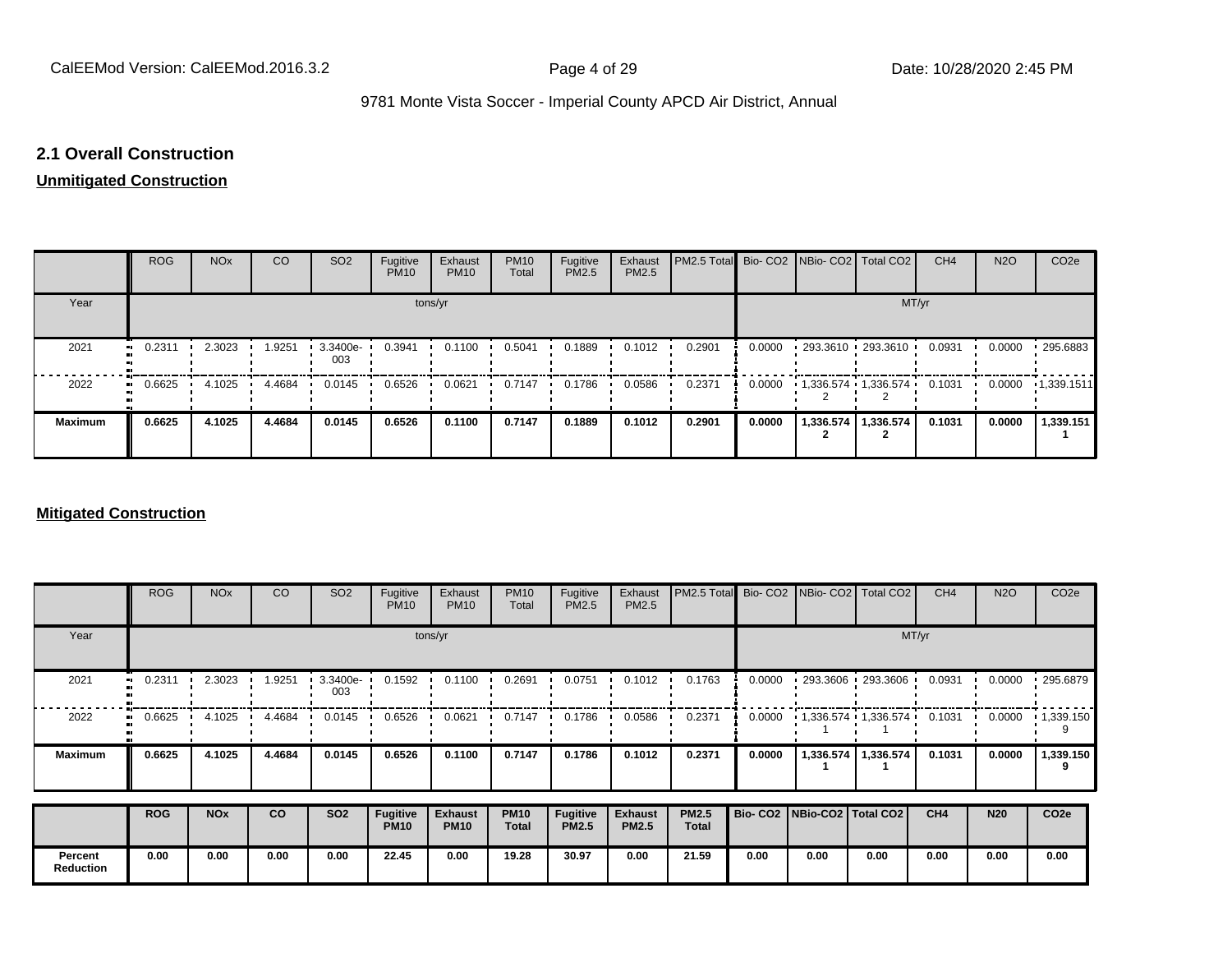| Quarter      | <b>Start Date</b> | <b>End Date</b> | Maximum Unmitigated ROG + NOX (tons/quarter) | Maximum Mitigated ROG + NOX (tons/quarter) |
|--------------|-------------------|-----------------|----------------------------------------------|--------------------------------------------|
|              | 4-1-2021          | 6-30-2021       | 1.5480                                       | 1.5480                                     |
| $\mathbf{2}$ | 7-1-2021          | 9-30-2021       | 0.4741                                       | 0.4741                                     |
| 3            | 10-1-2021         | 12-31-2021      | 0.4736                                       | 0.4736                                     |
| 4            | 1-1-2022          | 3-31-2022       | 2.2558                                       | 2.2558                                     |
| 5            | 4-1-2022          | 6-30-2022       | 2.4573                                       | 2.4573                                     |
|              |                   | Highest         | 2.4573                                       | 2.4573                                     |

# **2.2 Overall Operational**

**Unmitigated Operational**

|              | <b>ROG</b> | <b>NO<sub>x</sub></b> | CO              | SO <sub>2</sub> | Fugitive<br><b>PM10</b> | Exhaust<br><b>PM10</b> | <b>PM10</b><br>Total | Fugitive<br>PM2.5 | Exhaust<br>PM2.5 | PM2.5 Total     |        | Bio- CO2   NBio- CO2   Total CO2    |                       | CH <sub>4</sub> | <b>N2O</b>      | CO <sub>2e</sub>    |
|--------------|------------|-----------------------|-----------------|-----------------|-------------------------|------------------------|----------------------|-------------------|------------------|-----------------|--------|-------------------------------------|-----------------------|-----------------|-----------------|---------------------|
| Category     |            | tons/yr               |                 |                 |                         |                        |                      |                   |                  |                 |        |                                     |                       | MT/yr           |                 |                     |
| Area         | 0.0553     | $5.0000e-$<br>005     | 5.2300e-<br>003 | 0.0000          |                         | $2.0000e-$<br>005      | 2.0000e-<br>005      |                   | 2.0000e-<br>005  | 2.0000e-<br>005 | 0.0000 | 0.0102                              | 0.0102                | 3.0000e-<br>005 | 0.0000          | 0.0108              |
| Energy       | 0.0000     | 0.0000                | 0.0000          | 0.0000          |                         | 0.0000                 | 0.0000               |                   | 0.0000           | 0.0000          | 0.0000 | $\cdot$ 41.2407 $\cdot$             | 41.2407               | 9.4000e-<br>004 | 004             | .9000e- 41.3223     |
| Mobile       | 0.4575     | 3.5111                | 4.7446          | 0.0131          | 0.7425                  | 8.5200e-<br>003        | 0.7511               | 0.1993            | 8.0300e-<br>003  | 0.2073          | 0.0000 | $\cdot$ 1,216.953 $\cdot$ 1,216.953 |                       | 0.0981          | 0.0000          | $\cdot$ 1,219.405   |
| Waste        |            |                       |                 |                 |                         | 0.0000                 | 0.0000               |                   | 0.0000           | 0.0000          | 1.0028 | 0.0000                              | 1.0028                | 0.0593          | 0.0000          | 2.4843              |
| Water        |            |                       |                 |                 |                         | 0.0000                 | 0.0000               |                   | 0.0000           | 0.0000          | 0.0000 | $\cdot$ 438.0164 $\cdot$ 438.0164   |                       | 9.9900e-<br>003 | 003             | 2.0700e- 1 438.8825 |
| <b>Total</b> | 0.5128     | 3.5112                | 4.7498          | 0.0131          | 0.7425                  | 8.5400e-<br>003        | 0.7511               | 0.1993            | 8.0500e-<br>003  | 0.2073          | 1.0028 |                                     | 1,696.220   1,697.223 | 0.1683          | 2.2600e-<br>003 | 1,702.105           |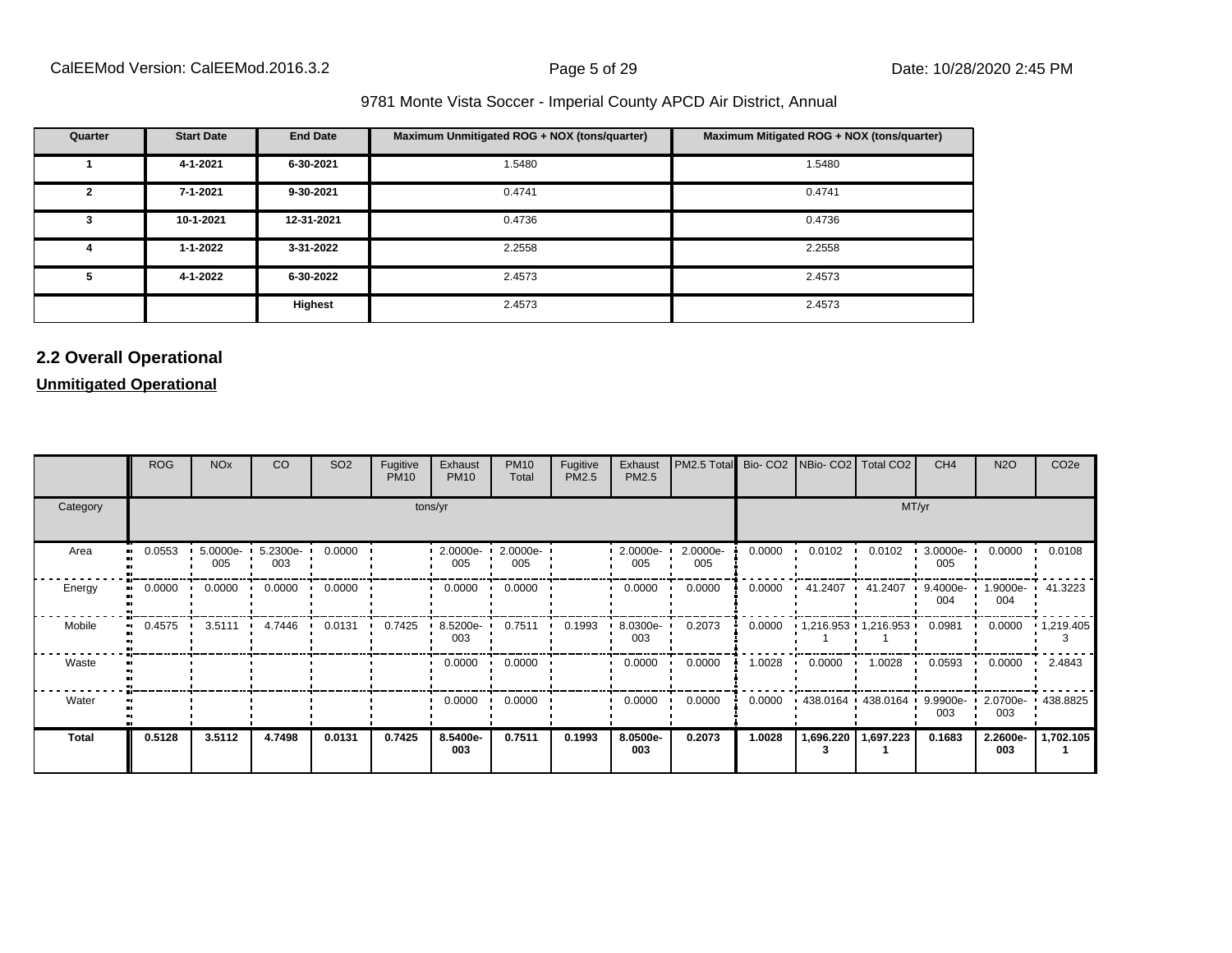#### **2.2 Overall Operational**

#### **Mitigated Operational**

|                             | <b>ROG</b>          | <b>NO<sub>x</sub></b> |                       | <b>CO</b>       | SO <sub>2</sub>      | Fugitive<br><b>PM10</b> |                                | Exhaust<br><b>PM10</b>                                | <b>PM10</b><br>Total          | Fugitive<br><b>PM2.5</b>    |                                 | Exhaust<br>PM2.5 | PM2.5 Total                    |                              | Bio-CO <sub>2</sub> | INBio- CO2   Total CO2                             |        |           | CH <sub>4</sub>    | <b>N2O</b>      |                  | CO <sub>2e</sub>           |
|-----------------------------|---------------------|-----------------------|-----------------------|-----------------|----------------------|-------------------------|--------------------------------|-------------------------------------------------------|-------------------------------|-----------------------------|---------------------------------|------------------|--------------------------------|------------------------------|---------------------|----------------------------------------------------|--------|-----------|--------------------|-----------------|------------------|----------------------------|
| Category                    |                     |                       |                       |                 |                      |                         | tons/yr                        |                                                       |                               |                             |                                 |                  |                                |                              |                     |                                                    |        | MT/yr     |                    |                 |                  |                            |
| Area                        | 0.0553<br>$\bullet$ | 5.0000e-<br>005       |                       | 5.2300e-<br>003 | 0.0000               |                         |                                | 2.0000e- 1 2.0000e- 1<br>005                          | 005                           |                             |                                 | 2.0000e-<br>005  | 2.0000e-<br>005                |                              | 0.0000              | 0.0102                                             | 0.0102 |           | $3.0000e -$<br>005 | 0.0000          |                  | 0.0108                     |
| Energy                      | 0.0000<br>$\bullet$ | 0.0000                |                       | 0.0000          | 0.0000               |                         |                                | 0.0000                                                | 0.0000                        |                             |                                 | 0.0000           | 0.0000                         |                              | 0.0000              | 41.2407                                            | . .    | 41.2407   | 004                | 004             |                  | 9.4000e- 1.9000e- 41.3223  |
| Mobile                      | 0.4575<br>$\bullet$ |                       |                       |                 | 3.5111 4.7446 0.0131 |                         |                                | $0.7425$ $\cdot$ 8.5200e $\cdot$ 0.7511 0.1993<br>003 |                               |                             |                                 | 8.0300e-<br>003  | 0.2073                         |                              | 0.0000              | $\cdot$ 1,216.953 $\cdot$ 1,216.953 0.0981 $\cdot$ |        |           |                    |                 |                  | $0.0000 + 1,219.405$       |
| Waste                       |                     |                       |                       |                 |                      |                         |                                |                                                       | $0.0000 \cdot 0.0000$         |                             |                                 | 0.0000           | 0.0000                         |                              | 1.0028              | $0.0000$ $\blacksquare$                            |        |           | 1.0028 0.0593      |                 | $0.0000$ $\cdot$ | 2.4843                     |
| Water                       |                     |                       |                       |                 |                      |                         |                                | 0.0000                                                | 0.0000<br>$\cdot$             |                             |                                 | 0.0000           | 0.0000                         |                              | 0.0000              | $\cdot$ 438.0164 $\cdot$ 438.0164 $\cdot$          |        |           | 003                | 003             |                  | 9.9900e- 2.0700e- 438.8825 |
| <b>Total</b>                | 0.5128              | 3.5112                |                       | 4.7498          | 0.0131               | 0.7425                  |                                | 8.5400e-<br>003                                       | 0.7511                        | 0.1993                      |                                 | 8.0500e-<br>003  | 0.2073                         |                              | 1.0028              | 1,696.220<br>3                                     |        | 1,697.223 | 0.1683             | 2.2600e-<br>003 |                  | 1,702.105                  |
|                             | <b>ROG</b>          |                       | <b>NO<sub>x</sub></b> |                 | <b>CO</b>            | <b>SO2</b>              | <b>Fugitive</b><br><b>PM10</b> |                                                       | <b>Exhaust</b><br><b>PM10</b> | <b>PM10</b><br><b>Total</b> | <b>Fugitive</b><br><b>PM2.5</b> |                  | <b>Exhaust</b><br><b>PM2.5</b> | <b>PM2.5</b><br><b>Total</b> |                     | Bio- CO2   NBio-CO2   Total CO2                    |        |           |                    | CH <sub>4</sub> | <b>N20</b>       | CO <sub>2e</sub>           |
| Percent<br><b>Reduction</b> | 0.00                |                       | 0.00                  |                 | 0.00                 | 0.00                    | 0.00                           |                                                       | 0.00                          | 0.00                        | 0.00                            |                  | 0.00                           | 0.00                         | 0.00                | 0.00                                               |        | 0.00      |                    | 0.00            | 0.00             | 0.00                       |

# **3.0 Construction Detail**

**Construction Phase**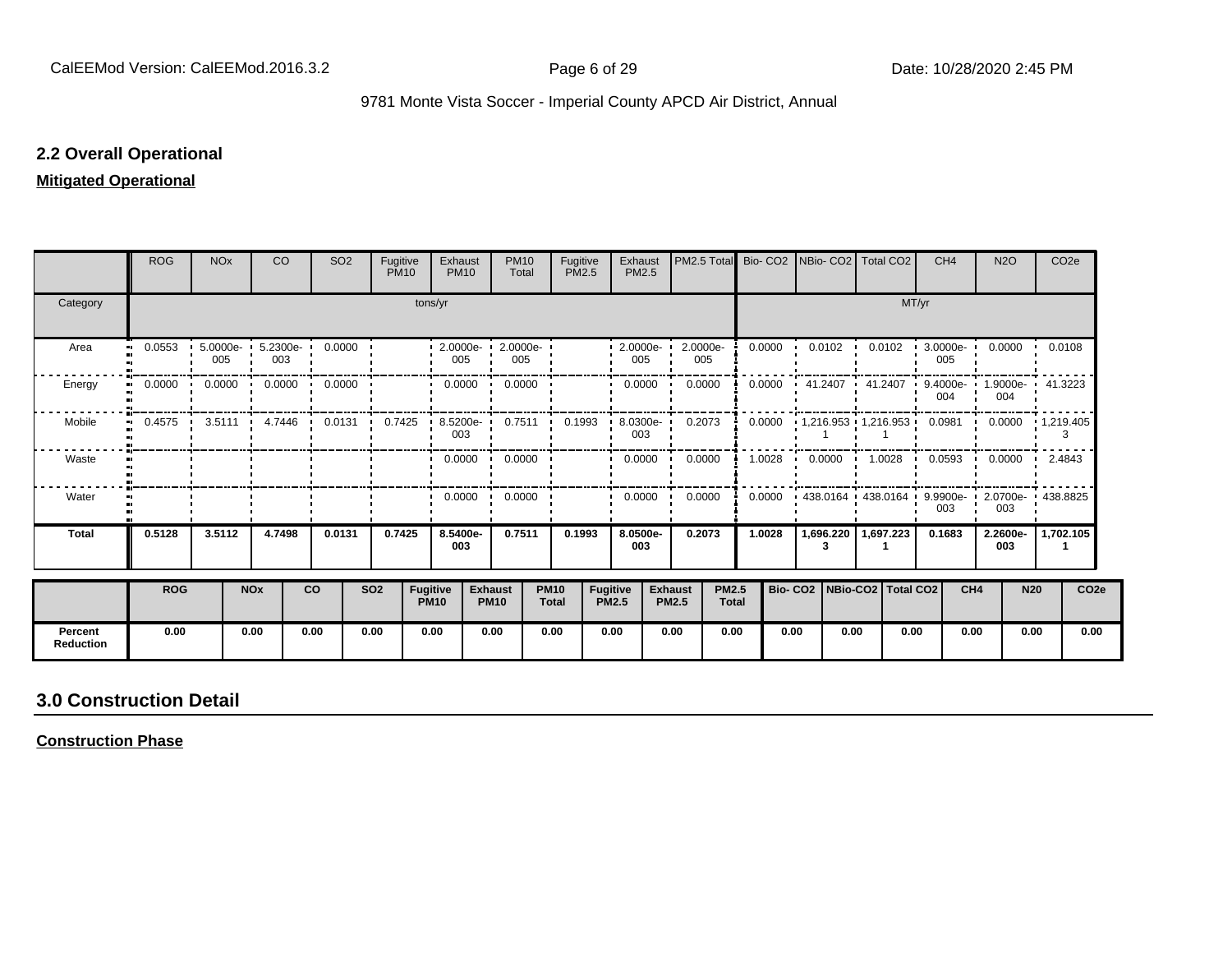| Phase<br><b>Number</b> | <b>Phase Name</b>            | Phase Type                   | <b>Start Date</b> | End Date    | Num Days Num Days<br>Week |        | <b>Phase Description</b> |
|------------------------|------------------------------|------------------------------|-------------------|-------------|---------------------------|--------|--------------------------|
|                        | Site Preparation             | Site Preparation             | 14/1/2021         | !4/30/2021  |                           | 22!    |                          |
|                        | •Grading                     | •Grading                     | 15/3/2021         | !6/30/2021  |                           | 43     |                          |
|                        | <b>Building Construction</b> | <b>Building Construction</b> | 1/3/2022          | !6/30/2022  |                           | 129    |                          |
|                        | • Paving                     | • Paving                     | 17/1/2021         | !12/31/2021 |                           | 132!   |                          |
|                        | • Architectural Coating      | • Architectural Coating      | .6/1/2022         | .6/30/2022  |                           | $22 -$ |                          |

#### **Acres of Grading (Site Preparation Phase): 0**

**Acres of Grading (Grading Phase): 107.5**

#### **Acres of Paving: 5**

**Residential Indoor: 0; Residential Outdoor: 0; Non-Residential Indoor: 4,500; Non-Residential Outdoor: 1,500; Striped Parking Area: 12,264 (Architectural Coating ±sqft)**

#### **OffRoad Equipment**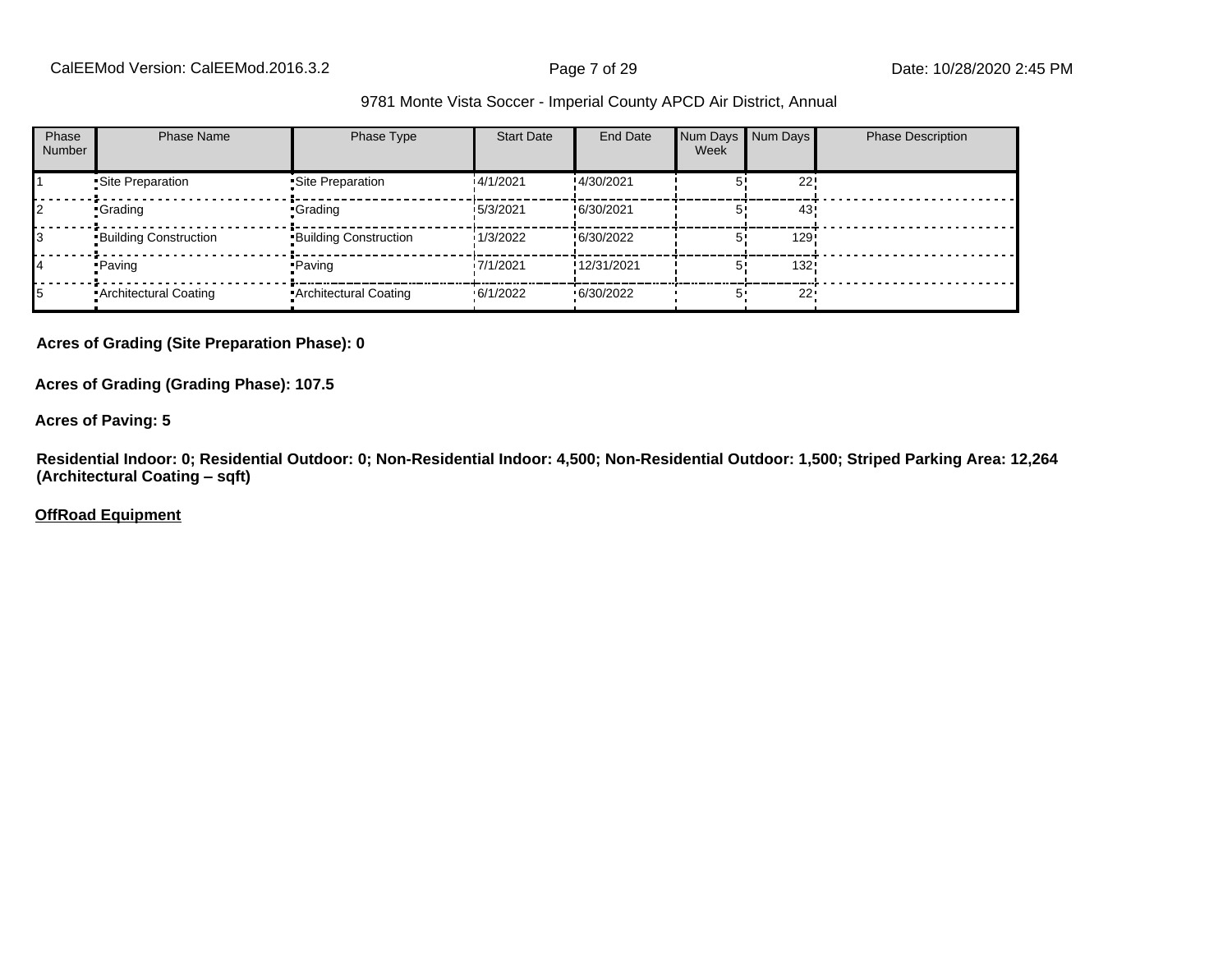| 9781 Monte Vista Soccer - Imperial County APCD Air District, Annual |  |  |  |  |  |
|---------------------------------------------------------------------|--|--|--|--|--|
|---------------------------------------------------------------------|--|--|--|--|--|

| <b>Phase Name</b>            | Offroad Equipment Type    | Amount | <b>Usage Hours</b> | <b>Horse Power</b> | Load Factor |
|------------------------------|---------------------------|--------|--------------------|--------------------|-------------|
| <b>Architectural Coating</b> | Air Compressors           |        | 6.00:              | 78 <sub>1</sub>    | 0.48        |
| Grading                      | <b>Excavators</b>         |        | 8.00               | 158                | 0.38        |
| <b>Building Construction</b> | Cranes <sup>-</sup>       |        | 7.00 <sub>1</sub>  | 231                | 0.29        |
| <b>Building Construction</b> | -Forklifts                | 31     | 8.00 <sub>1</sub>  | 89!                | 0.20        |
| <b>Building Construction</b> | Generator Sets            |        | 8.00 <sub>1</sub>  | 84'                | 0.74        |
| Paving                       | ·Pavers                   |        | $8.00$ !           | 130                | 0.42        |
| Paving                       | •Rollers                  | 2      | 8.00               | 80:                | 0.38        |
| Grading                      | Rubber Tired Dozers       |        | 8.00               | 247                | 0.40        |
| <b>Building Construction</b> | Tractors/Loaders/Backhoes | 3      | $7.00 \cdot$       | 97                 | 0.37        |
| Grading                      | <b>Craders</b>            |        | 8.00               | 187                | 0.41        |
| Grading                      | Tractors/Loaders/Backhoes | ا 2    | $8.00$ !           | 97'                | 0.37        |
| Paving                       | Paving Equipment          | ا 2    | 8.00 <sub>1</sub>  | 132!               | 0.36        |
| Site Preparation             | Tractors/Loaders/Backhoes |        | 8.00 <sub>1</sub>  | 97                 | 0.37        |
| Site Preparation             | Rubber Tired Dozers       | 31     | $8.00$ !           | 247!               | 0.40        |
| Grading                      | <b>Scrapers</b>           | 2      | 8.00               | 367                | 0.48        |
| <b>Building Construction</b> | · Welders                 | 1,     | 8.00               | 46'                | 0.45        |

# **Trips and VMT**

| <b>Phase Name</b>            | <b>Offroad Equipment</b><br>Count | <b>Worker Trip</b><br><b>Number</b> | Vendor Trip<br>Number | <b>Hauling Trip</b><br>Number | <b>Worker Trip</b><br>Length | <b>Vendor Trip</b><br>Length | <b>Hauling Trip</b><br>Length | <b>Worker Vehicle</b><br>Class | Vendor         | Hauling<br>Vehicle Class Vehicle Class |
|------------------------------|-----------------------------------|-------------------------------------|-----------------------|-------------------------------|------------------------------|------------------------------|-------------------------------|--------------------------------|----------------|----------------------------------------|
| Site Preparation             |                                   | 18.00                               | 0.00!                 | $0.00 \cdot$                  | 7.30i                        | 8.90!                        |                               | $20.00$ LD Mix                 | <b>HDT Mix</b> | !HHDT                                  |
| Grading                      | 81                                | $20.00 \cdot$                       | 0.00!                 | $0.00 \cdot$                  | 7.30 i                       | $8.90$ !                     |                               | 20.00 LD Mix                   | <b>HDT Mix</b> | !HHDT                                  |
| <b>Building Construction</b> | 91                                | 1.136.00                            | 443.00                | $0.00 \cdot$                  | 7.30i                        | $8.90$ !                     |                               | 20.00 LD Mix                   | <b>HDT Mix</b> | !HHDT                                  |
| Paving                       |                                   | 15.00                               | 0.00!                 | $0.00 \cdot$                  | 7.30i                        | 8.90!                        |                               | $20.00$ LD Mix                 | <b>HDT Mix</b> | !HHDT                                  |
| Architectural Coating        |                                   | 227.00                              | $0.00 -$              | $0.00 \cdot$                  | $7.30 -$                     | $8.90 \cdot$                 |                               | 20.00 LD Mix                   | <b>HDT Mix</b> | <b>HHDT</b>                            |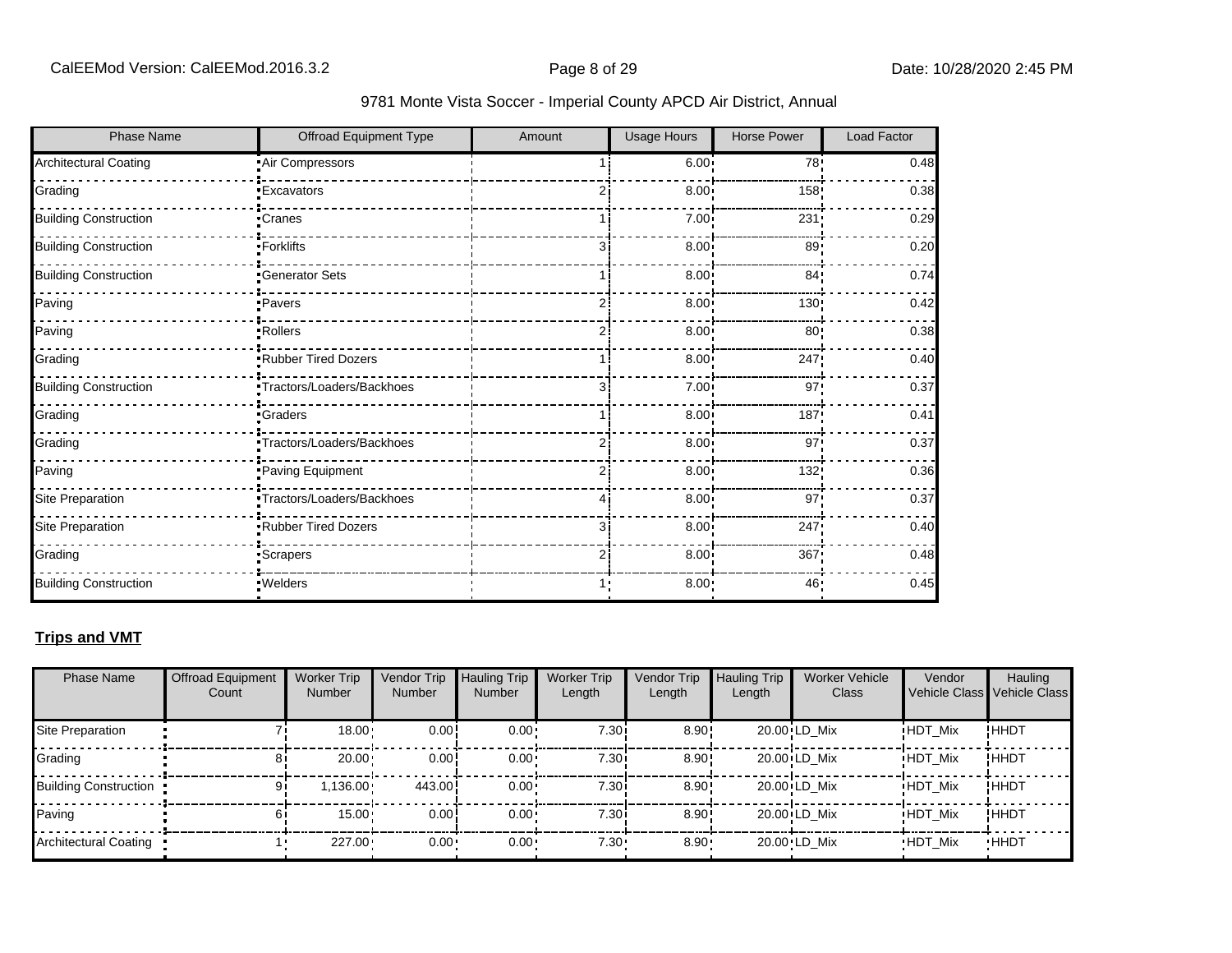#### **3.1 Mitigation Measures Construction**

Water Exposed Area

# **3.2 Site Preparation - 2021**

#### **Unmitigated Construction On-Site**

|                      | ROG    | <b>NO<sub>x</sub></b> | CO     | SO <sub>2</sub> | Fugitive<br><b>PM10</b> | Exhaust<br><b>PM10</b> | <b>PM10</b><br>Total | Fugitive<br>PM2.5 | Exhaust<br>PM2.5 | <b>PM2.5 Total</b> Bio- CO2 NBio- CO2 Total CO2 |        |         |         | CH <sub>4</sub> | <b>N2O</b> | CO <sub>2e</sub> |
|----------------------|--------|-----------------------|--------|-----------------|-------------------------|------------------------|----------------------|-------------------|------------------|-------------------------------------------------|--------|---------|---------|-----------------|------------|------------------|
| Category             |        |                       |        |                 |                         | tons/yr                |                      |                   |                  |                                                 |        |         | MT/yr   |                 |            |                  |
| <b>Fugitive Dust</b> |        |                       |        |                 | 0.1987                  | 0.0000                 | 0.1987               | 0.1092            | 0.0000           | 0.1092                                          | 0.0000 | 0.0000  | 0.0000  | 0.0000          | 0.0000     | 0.0000           |
| Off-Road             | 0.0428 | 0.4455                | 0.2327 | 4.2000e-<br>004 |                         | 0.0225                 | 0.0225               |                   | 0.0207           | 0.0207                                          | 0.0000 | 36.7793 | 36.7793 | 0.0119          | 0.0000     | 37.0767          |
| <b>Total</b>         | 0.0428 | 0.4455                | 0.2327 | 4.2000e-<br>004 | 0.1987                  | 0.0225                 | 0.2212               | 0.1092            | 0.0207           | 0.1299                                          | 0.0000 | 36.7793 | 36.7793 | 0.0119          | 0.0000     | 37.0767          |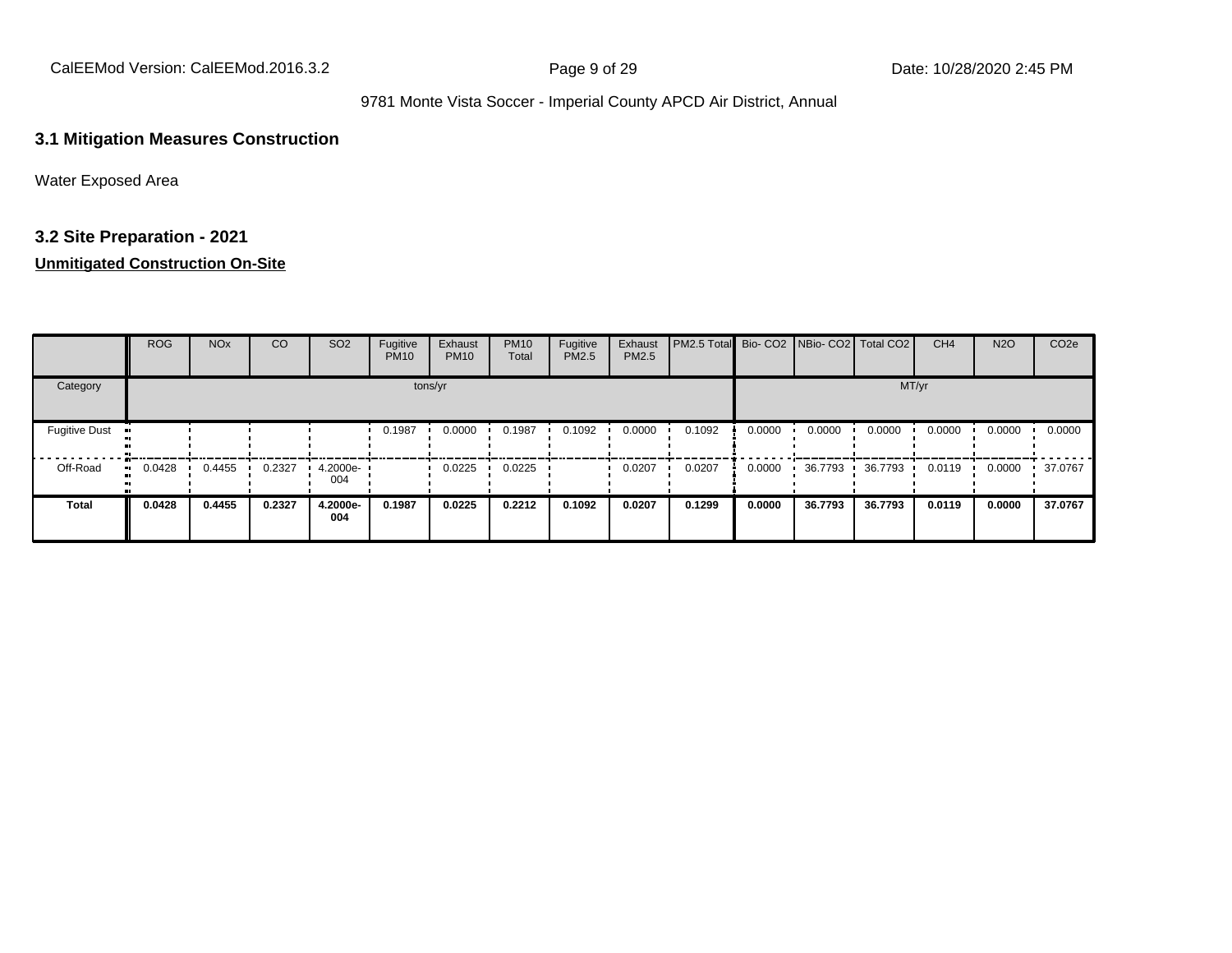#### **3.2 Site Preparation - 2021**

# **Unmitigated Construction Off-Site**

|                     | <b>ROG</b>                   | <b>NO<sub>x</sub></b> | CO              | SO <sub>2</sub> | Fugitive<br><b>PM10</b> | Exhaust<br><b>PM10</b> | <b>PM10</b><br>Total | Fugitive<br><b>PM2.5</b> | Exhaust<br>PM2.5 | PM2.5 Total     |        | Bio- CO2   NBio- CO2   Total CO2 |        | CH <sub>4</sub> | <b>N2O</b> | CO <sub>2e</sub> |
|---------------------|------------------------------|-----------------------|-----------------|-----------------|-------------------------|------------------------|----------------------|--------------------------|------------------|-----------------|--------|----------------------------------|--------|-----------------|------------|------------------|
| Category            |                              |                       |                 |                 |                         | tons/yr                |                      |                          |                  |                 |        |                                  |        | MT/yr           |            |                  |
| Hauling             | 0.0000                       | 0.0000                | 0.0000          | 0.0000          | 0.0000                  | 0.0000                 | 0.0000               | 0.0000                   | 0.0000           | 0.0000          | 0.0000 | 0.0000                           | 0.0000 | 0.0000          | 0.0000     | 0.0000           |
| Vendor<br>$\bullet$ | 0.0000                       | 0.0000                | 0.0000          | 0.0000          | 0.0000                  | 0.0000                 | 0.0000               | 0.0000                   | 0.0000           | 0.0000          | 0.0000 | 0.0000                           | 0.0000 | 0.0000          | 0.0000     | 0.0000           |
| Worker              | 1.0700e-<br>$\bullet$<br>003 | 8.0000e-<br>004       | 7.5200e-<br>003 | -.0000e<br>005  | 1.0900e-<br>003         | 1.0000e-<br>005        | 1.1000e-<br>003      | 2.9000e-<br>004          | 1.0000e-<br>005  | 3.0000e-<br>004 | 0.0000 | 0.8887                           | 0.8887 | 7.0000e-<br>005 | 0.0000     | 0.8905           |
| <b>Total</b>        | -0700e.<br>003               | 8.0000e-<br>004       | 7.5200e-<br>003 | -.0000e<br>005  | 1.0900e-<br>003         | 1.0000e-<br>005        | 1.1000e-<br>003      | 2.9000e-<br>004          | 1.0000e-<br>005  | 3.0000e-<br>004 | 0.0000 | 0.8887                           | 0.8887 | 7.0000e-<br>005 | 0.0000     | 0.8905           |

#### **Mitigated Construction On-Site**

|                      | <b>ROG</b> | <b>NO<sub>x</sub></b> | CO     | SO <sub>2</sub> | Fugitive<br><b>PM10</b> | Exhaust<br><b>PM10</b> | <b>PM10</b><br>Total | Fugitive<br><b>PM2.5</b> | Exhaust<br><b>PM2.5</b> | PM2.5 Total Bio- CO2 NBio- CO2 Total CO2 |        |         |         | CH <sub>4</sub> | <b>N2O</b> | CO <sub>2e</sub> |
|----------------------|------------|-----------------------|--------|-----------------|-------------------------|------------------------|----------------------|--------------------------|-------------------------|------------------------------------------|--------|---------|---------|-----------------|------------|------------------|
| Category             |            |                       |        |                 |                         | tons/yr                |                      |                          |                         |                                          |        |         | MT/yr   |                 |            |                  |
| <b>Fugitive Dust</b> |            |                       |        |                 | 0.0775                  | 0.0000                 | 0.0775               | 0.0426                   | 0.0000                  | 0.0426                                   | 0.0000 | 0.0000  | 0.0000  | 0.0000          | 0.0000     | 0.0000           |
| Off-Road             | 0.0428     | 0.4455                | 0.2327 | 4.2000e-<br>004 |                         | 0.0225                 | 0.0225               |                          | 0.0207                  | 0.0207                                   | 0.0000 | 36.7792 | 36.7792 | 0.0119          | 0.0000     | 37.0766          |
| <b>Total</b>         | 0.0428     | 0.4455                | 0.2327 | 4.2000e-<br>004 | 0.0775                  | 0.0225                 | 0.1000               | 0.0426                   | 0.0207                  | 0.0633                                   | 0.0000 | 36.7792 | 36.7792 | 0.0119          | 0.0000     | 37.0766          |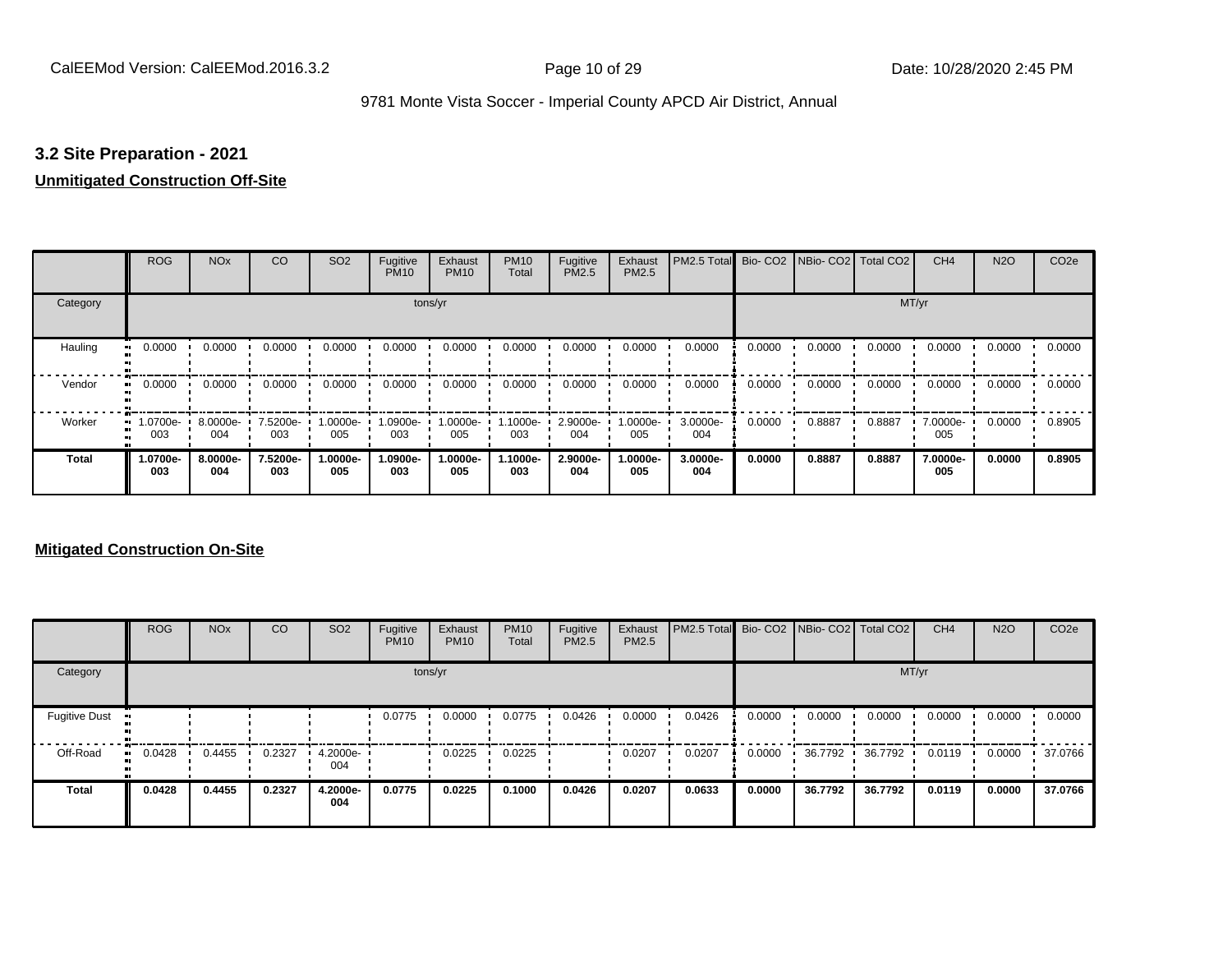#### **3.2 Site Preparation - 2021**

#### **Mitigated Construction Off-Site**

|              | <b>ROG</b>       | <b>NO<sub>x</sub></b> | CO              | SO <sub>2</sub> | Fugitive<br><b>PM10</b> | Exhaust<br><b>PM10</b> | <b>PM10</b><br>Total | Fugitive<br><b>PM2.5</b> | Exhaust<br>PM2.5 | PM2.5 Total Bio- CO2 NBio- CO2 Total CO2 |        |        |        | CH <sub>4</sub> | <b>N2O</b> | CO <sub>2e</sub> |
|--------------|------------------|-----------------------|-----------------|-----------------|-------------------------|------------------------|----------------------|--------------------------|------------------|------------------------------------------|--------|--------|--------|-----------------|------------|------------------|
| Category     |                  |                       |                 |                 |                         | tons/yr                |                      |                          |                  |                                          |        |        | MT/yr  |                 |            |                  |
| Hauling      | 0.0000           | 0.0000                | 0.0000          | 0.0000          | 0.0000                  | 0.0000                 | 0.0000               | 0.0000                   | 0.0000           | 0.0000                                   | 0.0000 | 0.0000 | 0.0000 | 0.0000          | 0.0000     | 0.0000           |
| Vendor       | 0.0000           | 0.0000                | 0.0000          | 0.0000          | 0.0000                  | 0.0000                 | 0.0000               | 0.0000                   | 0.0000           | 0.0000                                   | 0.0000 | 0.0000 | 0.0000 | 0.0000          | 0.0000     | 0.0000           |
| Worker<br>œ  | $.0700e-$<br>003 | 8.0000e-<br>004       | 7.5200e-<br>003 | 1.0000e-<br>005 | 1.0900e-<br>003         | 1.0000e-<br>005        | 1.1000e-<br>003      | 2.9000e-<br>004          | 1.0000e-<br>005  | 3.0000e-<br>004                          | 0.0000 | 0.8887 | 0.8887 | 7.0000e-<br>005 | 0.0000     | 0.8905           |
| <b>Total</b> | -0700e.<br>003   | 8.0000e-<br>004       | 7.5200e-<br>003 | -.0000e<br>005  | 1.0900e-<br>003         | 1.0000e-<br>005        | 1.1000e-<br>003      | 2.9000e-<br>004          | -.0000e<br>005   | 3.0000e-<br>004                          | 0.0000 | 0.8887 | 0.8887 | 7.0000e-<br>005 | 0.0000     | 0.8905           |

**3.3 Grading - 2021**

**Unmitigated Construction On-Site**

|                      | <b>ROG</b> | <b>NO<sub>x</sub></b> | CO     | SO <sub>2</sub> | Fugitive<br><b>PM10</b> | Exhaust<br><b>PM10</b> | <b>PM10</b><br>Total | Fugitive<br><b>PM2.5</b> | Exhaust<br>PM2.5 | PM2.5 Total Bio- CO2 NBio- CO2 Total CO2 |        |                   |          | CH <sub>4</sub> | <b>N2O</b> | CO <sub>2e</sub> |
|----------------------|------------|-----------------------|--------|-----------------|-------------------------|------------------------|----------------------|--------------------------|------------------|------------------------------------------|--------|-------------------|----------|-----------------|------------|------------------|
| Category             |            |                       |        |                 |                         | tons/yr                |                      |                          |                  |                                          |        |                   | MT/yr    |                 |            |                  |
| <b>Fugitive Dust</b> |            |                       |        |                 | 0.1865                  | 0.0000                 | 0.1865               | 0.0773                   | 0.0000           | 0.0773                                   | 0.0000 | 0.0000            | 0.0000   | 0.0000          | 0.0000     | 0.0000           |
| Off-Road             | 0.0901     | 0.9976                | 0.6639 | 1.3300e-<br>003 |                         | 0.0427                 | 0.0427               |                          | 0.0393           | 0.0393                                   | 0.0000 | 117.1642 117.1642 |          | 0.0379          | 0.0000     | .118.1115        |
| Total                | 0.0901     | 0.9976                | 0.6639 | 1.3300e-<br>003 | 0.1865                  | 0.0427                 | 0.2292               | 0.0773                   | 0.0393           | 0.1166                                   | 0.0000 | 117.1642          | 117.1642 | 0.0379          | 0.0000     | 118.1115         |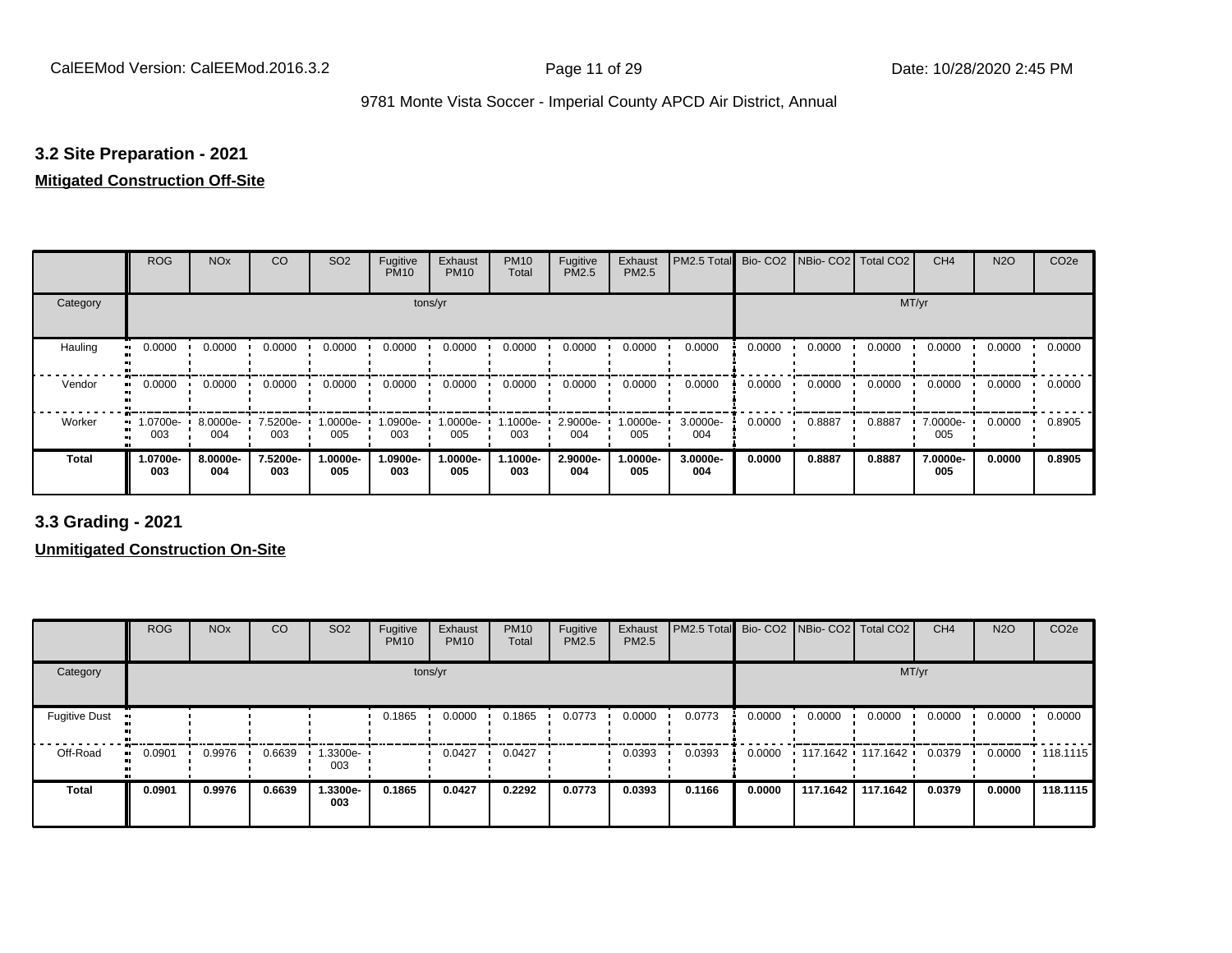#### **3.3 Grading - 2021**

#### **Unmitigated Construction Off-Site**

|                           | <b>ROG</b>          | <b>NO<sub>x</sub></b> | CO     | SO <sub>2</sub> | Fugitive<br><b>PM10</b> | Exhaust<br><b>PM10</b> | <b>PM10</b><br>Total | Fugitive<br><b>PM2.5</b> | Exhaust<br>PM2.5 | PM2.5 Total Bio- CO2 NBio- CO2 Total CO2 |        |        |        | CH <sub>4</sub> | <b>N2O</b> | CO <sub>2e</sub> |
|---------------------------|---------------------|-----------------------|--------|-----------------|-------------------------|------------------------|----------------------|--------------------------|------------------|------------------------------------------|--------|--------|--------|-----------------|------------|------------------|
| Category                  |                     |                       |        |                 |                         | tons/yr                |                      |                          |                  |                                          |        |        | MT/yr  |                 |            |                  |
| Hauling<br>$\blacksquare$ | 0.0000              | 0.0000                | 0.0000 | 0.0000          | 0.0000                  | 0.0000                 | 0.0000               | 0.0000                   | 0.0000           | 0.0000                                   | 0.0000 | 0.0000 | 0.0000 | 0.0000          | 0.0000     | 0.0000           |
| Vendor                    | 0.0000<br>$\bullet$ | 0.0000                | 0.0000 | 0.0000          | 0.0000                  | 0.0000                 | 0.0000               | 0.0000                   | 0.0000           | 0.0000                                   | 0.0000 | 0.0000 | 0.0000 | 0.0000          | 0.0000     | 0.0000           |
| Worker                    | 2.3300e-<br><br>003 | 1.7500e-<br>003       | 0.0163 | 2.0000e-<br>005 | 2.3700e-<br>003         | 2.0000e-<br>005        | 2.3900e-<br>003      | 6.3000e-<br>004          | 1.0000e-<br>005  | 6.4000e-<br>004                          | 0.0000 | 1.9301 | 1.9301 | 1.5000e-<br>004 | 0.0000     | 1.9338           |
| <b>Total</b>              | 2.3300e-<br>003     | 1.7500e-<br>003       | 0.0163 | 2.0000e-<br>005 | 2.3700e-<br>003         | 2.0000e-<br>005        | 2.3900e-<br>003      | 6.3000e-<br>004          | -.0000e<br>005   | 6.4000e-<br>004                          | 0.0000 | 1.9301 | 1.9301 | 1.5000e-<br>004 | 0.0000     | 1.9338           |

#### **Mitigated Construction On-Site**

|                      | <b>ROG</b> | <b>NO<sub>x</sub></b> | CO     | SO <sub>2</sub> | Fugitive<br><b>PM10</b> | Exhaust<br><b>PM10</b> | <b>PM10</b><br>Total | Fugitive<br><b>PM2.5</b> | Exhaust<br><b>PM2.5</b> | PM2.5 Total Bio- CO2 NBio- CO2   Total CO2 |        |          |                     | CH <sub>4</sub> | <b>N2O</b> | CO <sub>2e</sub> |
|----------------------|------------|-----------------------|--------|-----------------|-------------------------|------------------------|----------------------|--------------------------|-------------------------|--------------------------------------------|--------|----------|---------------------|-----------------|------------|------------------|
| Category             |            |                       |        |                 |                         | tons/yr                |                      |                          |                         |                                            |        |          | MT/yr               |                 |            |                  |
| <b>Fugitive Dust</b> |            |                       |        |                 | 0.0727                  | 0.0000                 | 0.0727               | 0.0302                   | 0.0000                  | 0.0302                                     | 0.0000 | 0.0000   | 0.0000              | 0.0000          | 0.0000     | 0.0000           |
| Off-Road             | 0.0901     | 0.9976                | 0.6639 | .3300e-<br>003  |                         | 0.0427                 | 0.0427               |                          | 0.0393                  | 0.0393                                     | 0.0000 |          | 117.1641 117.1641 ' | 0.0379          | 0.0000     | $\cdot$ 118.1114 |
| <b>Total</b>         | 0.0901     | 0.9976                | 0.6639 | 1.3300e-<br>003 | 0.0727                  | 0.0427                 | 0.1154               | 0.0302                   | 0.0393                  | 0.0694                                     | 0.0000 | 117.1641 | 117.1641            | 0.0379          | 0.0000     | 118.1114         |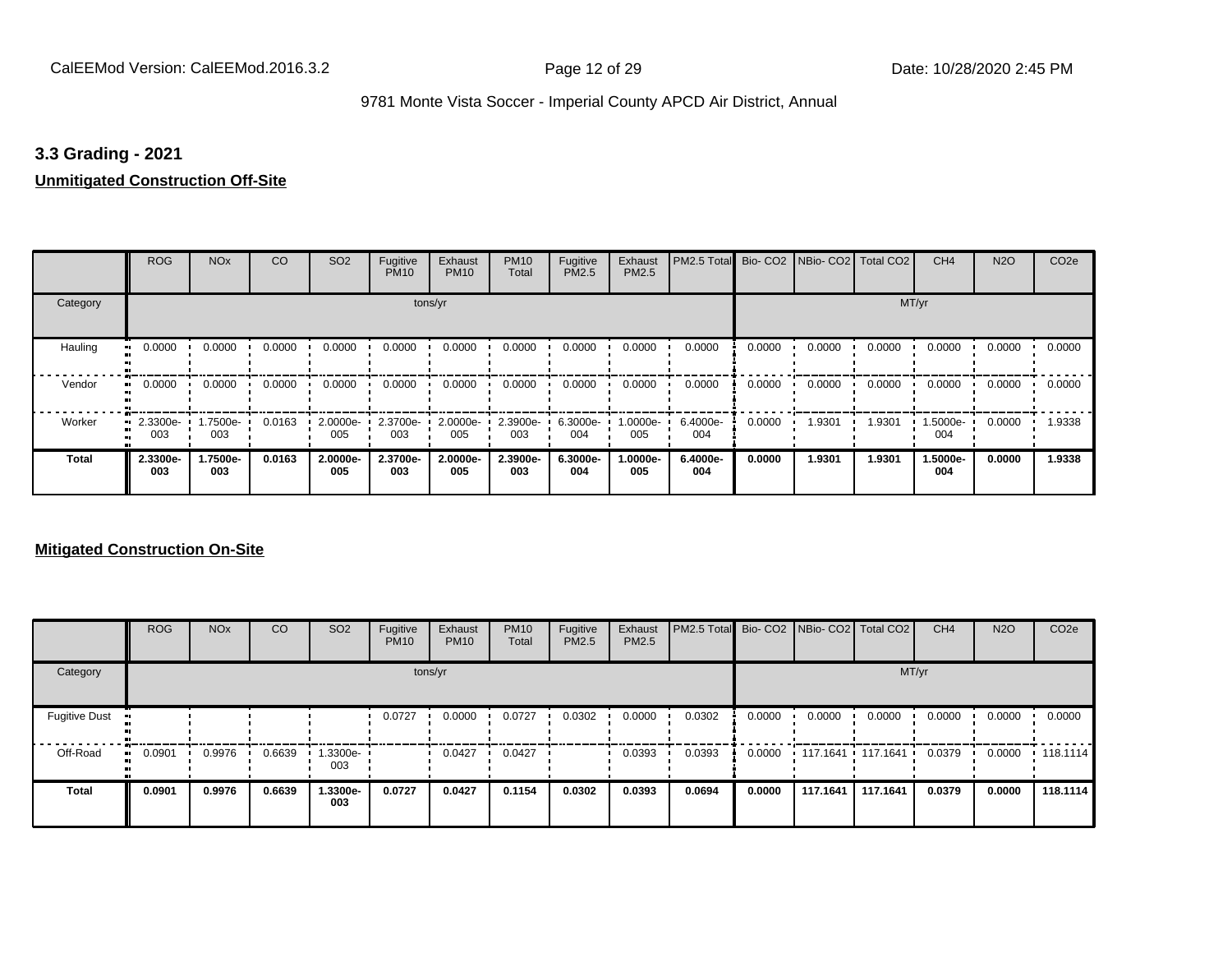#### **3.3 Grading - 2021**

# **Mitigated Construction Off-Site**

|                     | <b>ROG</b>      | <b>NO<sub>x</sub></b> | CO     | SO <sub>2</sub> | Fugitive<br><b>PM10</b> | Exhaust<br><b>PM10</b> | <b>PM10</b><br>Total | Fugitive<br>PM2.5 | Exhaust<br>PM2.5 | PM2.5 Total     |        | Bio- CO2   NBio- CO2   Total CO2 |        | CH <sub>4</sub> | <b>N2O</b> | CO <sub>2e</sub> |
|---------------------|-----------------|-----------------------|--------|-----------------|-------------------------|------------------------|----------------------|-------------------|------------------|-----------------|--------|----------------------------------|--------|-----------------|------------|------------------|
| Category            |                 |                       |        |                 | tons/yr                 |                        |                      |                   |                  |                 |        |                                  | MT/yr  |                 |            |                  |
| Hauling<br>81       | 0.0000          | 0.0000                | 0.0000 | 0.0000          | 0.0000                  | 0.0000                 | 0.0000               | 0.0000            | 0.0000           | 0.0000          | 0.0000 | 0.0000                           | 0.0000 | 0.0000          | 0.0000     | 0.0000           |
| Vendor<br>$\bullet$ | 0.0000          | 0.0000                | 0.0000 | 0.0000          | 0.0000                  | 0.0000                 | 0.0000               | 0.0000            | 0.0000           | 0.0000          | 0.0000 | 0.0000                           | 0.0000 | 0.0000          | 0.0000     | 0.0000           |
| Worker              | 2.3300e-<br>003 | 1.7500e-<br>003       | 0.0163 | 2.0000e-<br>005 | 2.3700e-<br>003         | 2.0000e-<br>005        | 2.3900e-<br>003      | 6.3000e-<br>004   | .0000e-<br>005   | 6.4000e-<br>004 | 0.0000 | 1.9301                           | 1.9301 | 1.5000e-<br>004 | 0.0000     | 1.9338           |
| <b>Total</b>        | 2.3300e-<br>003 | 1.7500e-<br>003       | 0.0163 | 2.0000e-<br>005 | 2.3700e-<br>003         | 2.0000e-<br>005        | 2.3900e-<br>003      | 6.3000e-<br>004   | .0000e-<br>005   | 6.4000e-<br>004 | 0.0000 | 1.9301                           | 1.9301 | 1.5000e-<br>004 | 0.0000     | 1.9338           |

**3.4 Building Construction - 2022**

**Unmitigated Construction On-Site**

|              | <b>ROG</b>          | <b>NO<sub>x</sub></b> | CO     | SO <sub>2</sub> | Fugitive<br><b>PM10</b> | Exhaust<br><b>PM10</b> | <b>PM10</b><br>Total | Fugitive<br><b>PM2.5</b> | Exhaust<br>PM2.5 | <b>PM2.5 Total</b> Bio- CO2 NBio- CO2   Total CO2 |        |          |                   | CH <sub>4</sub> | <b>N2O</b> | CO <sub>2e</sub> |
|--------------|---------------------|-----------------------|--------|-----------------|-------------------------|------------------------|----------------------|--------------------------|------------------|---------------------------------------------------|--------|----------|-------------------|-----------------|------------|------------------|
| Category     |                     |                       |        |                 |                         | tons/yr                |                      |                          |                  |                                                   |        |          |                   | MT/yr           |            |                  |
| Off-Road     | 0.1101<br><b>BI</b> | 1.0072                | 1.0554 | .7400e-<br>003  |                         | 0.0522                 | 0.0522               |                          | 0.0491           | 0.0491                                            | 0.0000 |          | 149.4628 149.4628 | 0.0358          | 0.0000     | 150.3580         |
| <b>Total</b> | 0.1101              | 1.0072                | 1.0554 | i.7400e-<br>003 |                         | 0.0522                 | 0.0522               |                          | 0.0491           | 0.0491                                            | 0.0000 | 149.4628 | 149.4628          | 0.0358          | 0.0000     | 150.3580         |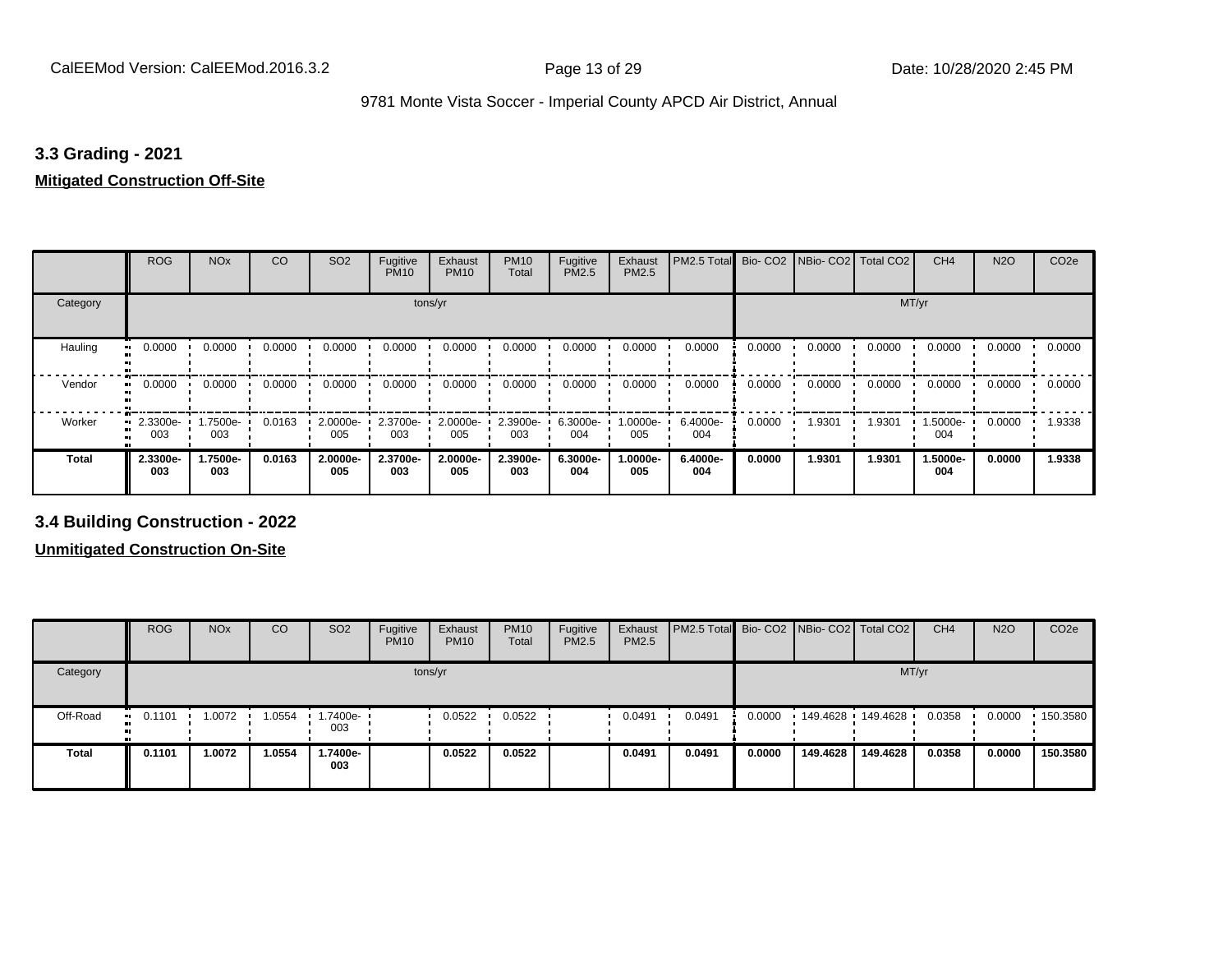# **3.4 Building Construction - 2022**

# **Unmitigated Construction Off-Site**

|              | <b>ROG</b>               | <b>NO<sub>x</sub></b> | CO     | SO <sub>2</sub> | Fugitive<br><b>PM10</b> | Exhaust<br><b>PM10</b> | <b>PM10</b><br>Total | Fugitive<br><b>PM2.5</b> | Exhaust<br>PM2.5 | PM2.5 Total Bio- CO2 NBio- CO2 Total CO2 |        |                   |                       | CH <sub>4</sub> | <b>N2O</b> | CO <sub>2e</sub> |
|--------------|--------------------------|-----------------------|--------|-----------------|-------------------------|------------------------|----------------------|--------------------------|------------------|------------------------------------------|--------|-------------------|-----------------------|-----------------|------------|------------------|
| Category     |                          |                       |        |                 |                         | tons/yr                |                      |                          |                  |                                          |        |                   | MT/yr                 |                 |            |                  |
| Hauling<br>œ | 0.0000                   | 0.0000                | 0.0000 | 0.0000          | 0.0000                  | 0.0000                 | 0.0000               | 0.0000                   | 0.0000           | 0.0000                                   | 0.0000 | 0.0000            | 0.0000                | 0.0000          | 0.0000     | 0.0000           |
| Vendor       | 0.1037<br>$\blacksquare$ | 2.7978                | 0.7570 | 9.0300e-<br>003 | 0.2346                  | 6.4000e-<br>003        | 0.2410               | 0.0676                   | 6.1200e-<br>003  | 0.0737                                   | 0.0000 | 856.6126 856.6126 |                       | 0.0430          | 0.0000     | .857.6866        |
| Worker       | 0.3704<br>$\mathbf{u}$   | 0.2727                | 2.5491 | 3.5300e-<br>003 | 0.4042                  | 2.5500e-<br>003        | 0.4067               | 0.1073                   | 2.3500e-<br>003  | 0.1097                                   | 0.0000 |                   | 316.8911 316.8911     | 0.0233          | 0.0000     | $\cdot$ 317.4744 |
| <b>Total</b> | 0.4740                   | 3.0705                | 3.3062 | 0.0126          | 0.6388                  | 8.9500e-<br>003        | 0.6478               | 0.1749                   | 8.4700e-<br>003  | 0.1834                                   | 0.0000 |                   | 1,173.503   1,173.503 | 0.0663          | 0.0000     | 1,175.160        |

#### **Mitigated Construction On-Site**

|              | <b>ROG</b>             | <b>NO<sub>x</sub></b> | CO               | SO <sub>2</sub> | Fugitive<br><b>PM10</b> | Exhaust<br><b>PM10</b> | <b>PM10</b><br>Total | Fugitive<br><b>PM2.5</b> | Exhaust<br><b>PM2.5</b> | <b>PM2.5 Total</b> Bio- CO2 NBio- CO2 Total CO2 |        |          |                   | CH <sub>4</sub> | <b>N2O</b> | CO <sub>2e</sub> |
|--------------|------------------------|-----------------------|------------------|-----------------|-------------------------|------------------------|----------------------|--------------------------|-------------------------|-------------------------------------------------|--------|----------|-------------------|-----------------|------------|------------------|
| Category     |                        |                       |                  |                 |                         | tons/yr                |                      |                          |                         |                                                 |        |          |                   | MT/yr           |            |                  |
| Off-Road     | 0.1101<br><b>COLLE</b> | 1.0072                | $1.0554$ $\cdot$ | .7400e-<br>003  |                         | 0.0522                 | 0.0522               |                          | 0.0491                  | 0.0491                                          | 0.0000 |          | 149.4626 149.4626 | 0.0358          | 0.0000     | .150.3578        |
| <b>Total</b> | 0.1101                 | 1.0072                | 1.0554           | 1.7400e-<br>003 |                         | 0.0522                 | 0.0522               |                          | 0.0491                  | 0.0491                                          | 0.0000 | 149.4626 | 149.4626          | 0.0358          | 0.0000     | 150.3578         |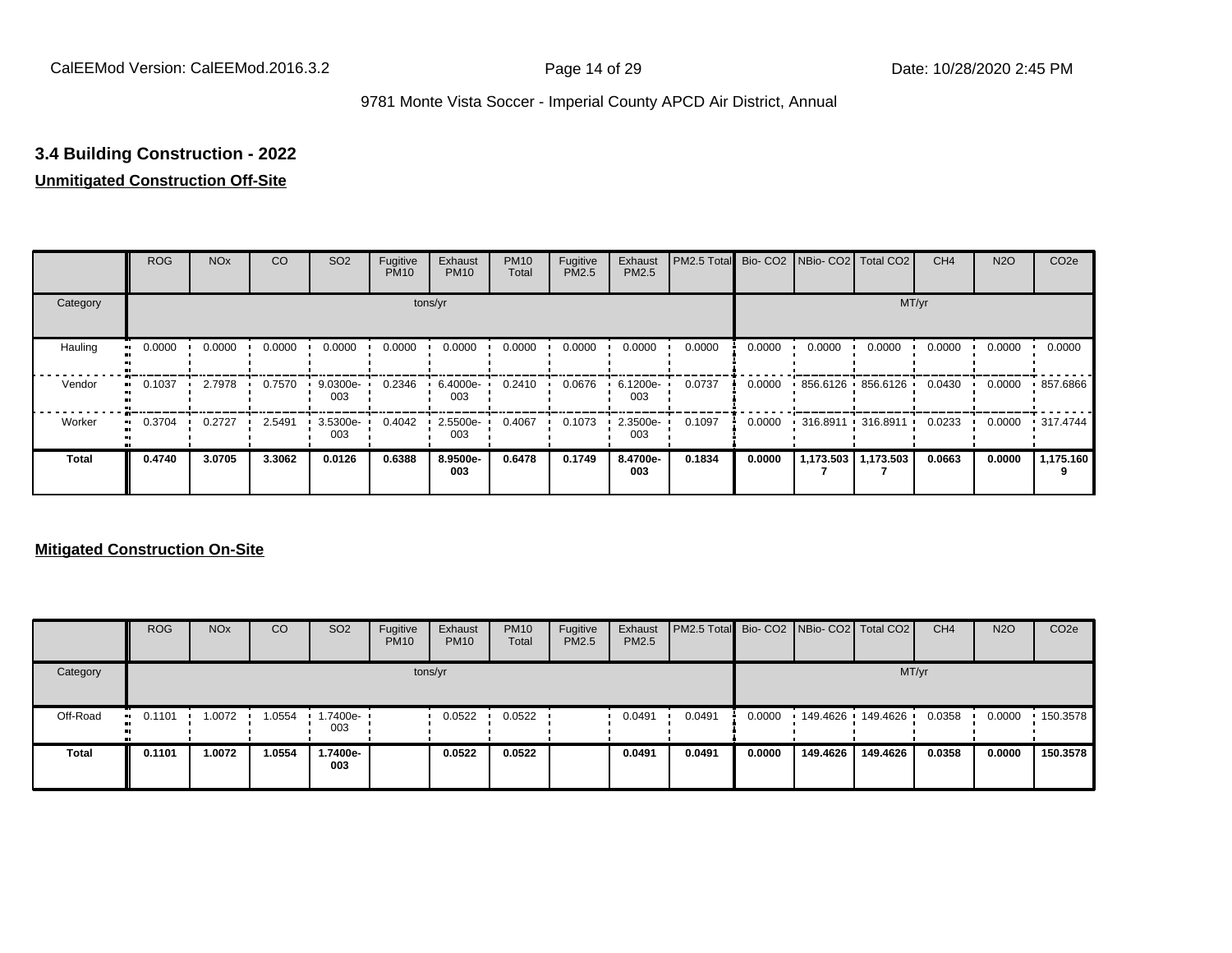# **3.4 Building Construction - 2022**

# **Mitigated Construction Off-Site**

|                     | <b>ROG</b>          | <b>NO<sub>x</sub></b> | CO     | SO <sub>2</sub> | Fugitive<br><b>PM10</b> | Exhaust<br><b>PM10</b> | <b>PM10</b><br>Total | Fugitive<br>PM2.5 | Exhaust<br>PM2.5 | PM2.5 Total | Bio-CO <sub>2</sub> | NBio- CO2   Total CO2 |             | CH <sub>4</sub> | <b>N2O</b> | CO <sub>2e</sub> |
|---------------------|---------------------|-----------------------|--------|-----------------|-------------------------|------------------------|----------------------|-------------------|------------------|-------------|---------------------|-----------------------|-------------|-----------------|------------|------------------|
| Category            |                     |                       |        |                 |                         | tons/yr                |                      |                   |                  |             |                     |                       | MT/yr       |                 |            |                  |
| Hauling<br>œ        | 0.0000              | 0.0000                | 0.0000 | 0.0000          | 0.0000                  | 0.0000                 | 0.0000               | 0.0000            | 0.0000           | 0.0000      | 0.0000              | 0.0000                | 0.0000      | 0.0000          | 0.0000     | 0.0000           |
| Vendor<br>$\bullet$ | 0.1037              | 2.7978                | 0.7570 | 9.0300e-<br>003 | 0.2346                  | 6.4000e-<br>003        | 0.2410               | 0.0676            | 6.1200e-<br>003  | 0.0737      | 0.0000              | 856.6126 856.6126     |             | 0.0430          | 0.0000     | 857.6866         |
| Worker              | 0.3704<br>$\bullet$ | 0.2727                | 2.5491 | 3.5300e-<br>003 | 0.4042                  | 2.5500e-<br>003        | 0.4067               | 0.1073            | 2.3500e-<br>003  | 0.1097      | 0.0000              | $-316.8911$           | $-316.8911$ | 0.0233          | 0.0000     | .317.4744        |
| Total               | 0.4740              | 3.0705                | 3.3062 | 0.0126          | 0.6388                  | 8.9500e-<br>003        | 0.6478               | 0.1749            | 8.4700e-<br>003  | 0.1834      | 0.0000              | 1,173.503             | 1,173.503   | 0.0663          | 0.0000     | 1,175.160        |

**3.5 Paving - 2021**

**Unmitigated Construction On-Site**

|              | <b>ROG</b>         | <b>NO<sub>x</sub></b> | CO     | SO <sub>2</sub> | Fugitive<br><b>PM10</b> | Exhaust<br><b>PM10</b> | <b>PM10</b><br>Total | Fugitive<br><b>PM2.5</b> | Exhaust<br>PM2.5 | PM2.5 Total Bio- CO2 NBio- CO2 Total CO2 |        |          |                     | CH <sub>4</sub> | <b>N2O</b> | CO <sub>2e</sub> |
|--------------|--------------------|-----------------------|--------|-----------------|-------------------------|------------------------|----------------------|--------------------------|------------------|------------------------------------------|--------|----------|---------------------|-----------------|------------|------------------|
| Category     |                    |                       |        |                 | tons/yr                 |                        |                      |                          |                  |                                          |        |          | MT/yr               |                 |            |                  |
| Off-Road     | 0.0829             | 0.8527                | 0.9671 | 1.5000e-<br>003 |                         | 0.0447                 | 0.0447               |                          | 0.0412           | 0.0412                                   | 0.0000 |          | 132.1550 132.1550 1 | 0.0427          | 0.0000     | 133.2235         |
| Paving       | $-6.5500e-$<br>003 |                       |        |                 |                         | 0.0000                 | 0.0000               |                          | 0.0000           | 0.0000                                   | 0.0000 | 0.0000   | 0.0000              | 0.0000          | 0.0000     | 0.0000           |
| <b>Total</b> | 0.0894             | 0.8527                | 0.9671 | 1.5000e-<br>003 |                         | 0.0447                 | 0.0447               |                          | 0.0412           | 0.0412                                   | 0.0000 | 132.1550 | 132.1550            | 0.0427          | 0.0000     | 133.2235         |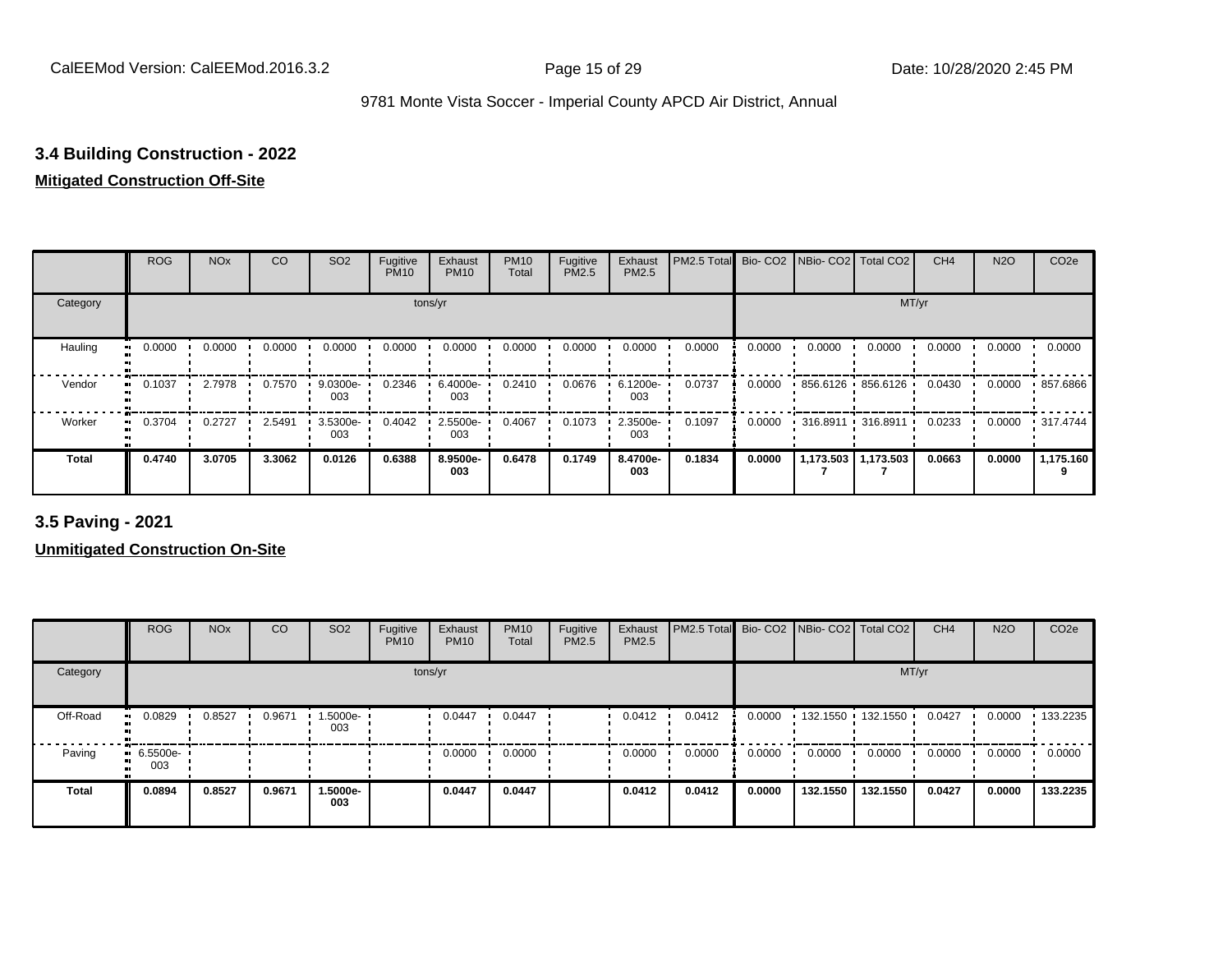#### **3.5 Paving - 2021**

#### **Unmitigated Construction Off-Site**

|               | <b>ROG</b>            | <b>NO<sub>x</sub></b> | CO     | SO <sub>2</sub> | Fugitive<br><b>PM10</b> | Exhaust<br><b>PM10</b> | <b>PM10</b><br>Total | Fugitive<br><b>PM2.5</b> | Exhaust<br>PM2.5 | PM2.5 Total Bio- CO2 NBio- CO2 Total CO2 |        |        |        | CH <sub>4</sub> | <b>N2O</b> | CO <sub>2e</sub> |
|---------------|-----------------------|-----------------------|--------|-----------------|-------------------------|------------------------|----------------------|--------------------------|------------------|------------------------------------------|--------|--------|--------|-----------------|------------|------------------|
| Category      |                       |                       |        |                 | tons/yr                 |                        |                      |                          |                  |                                          |        |        | MT/yr  |                 |            |                  |
| Hauling<br>81 | 0.0000                | 0.0000                | 0.0000 | 0.0000          | 0.0000                  | 0.0000                 | 0.0000               | 0.0000                   | 0.0000           | 0.0000                                   | 0.0000 | 0.0000 | 0.0000 | 0.0000          | 0.0000     | 0.0000           |
| Vendor        | 0.0000<br>$\bullet$   | 0.0000                | 0.0000 | 0.0000          | 0.0000                  | 0.0000                 | 0.0000               | 0.0000                   | 0.0000           | 0.0000                                   | 0.0000 | 0.0000 | 0.0000 | 0.0000          | 0.0000     | 0.0000           |
| Worker        | 5.3600e-<br>ш.<br>003 | 4.0200e-<br>003       | 0.0376 | 5.0000e-<br>005 | 5.4600e-<br>003         | 4.0000e-<br>005        | 5.5000e-<br>003      | .4500e-<br>003           | 3.0000e-<br>005  | 1.4800e-<br>003                          | 0.0000 | 4.4437 | 4.4437 | 3.4000e-<br>004 | 0.0000     | 4.4523           |
| <b>Total</b>  | 5.3600e-<br>003       | 4.0200e-<br>003       | 0.0376 | 5.0000e-<br>005 | 5.4600e-<br>003         | 4.0000e-<br>005        | 5.5000e-<br>003      | 1.4500e-<br>003          | 3.0000e-<br>005  | 1.4800e-<br>003                          | 0.0000 | 4.4437 | 4.4437 | 3.4000e-<br>004 | 0.0000     | 4.4523           |

#### **Mitigated Construction On-Site**

|              | <b>ROG</b>         | <b>NO<sub>x</sub></b> | <b>CO</b> | SO <sub>2</sub> | Fugitive<br><b>PM10</b> | Exhaust<br><b>PM10</b> | <b>PM10</b><br>Total | Fugitive<br><b>PM2.5</b> | Exhaust<br><b>PM2.5</b> | PM2.5 Total Bio- CO2 NBio- CO2 Total CO2 |        |          |                     | CH <sub>4</sub> | <b>N2O</b> | CO <sub>2e</sub> |
|--------------|--------------------|-----------------------|-----------|-----------------|-------------------------|------------------------|----------------------|--------------------------|-------------------------|------------------------------------------|--------|----------|---------------------|-----------------|------------|------------------|
| Category     |                    |                       |           |                 |                         | tons/yr                |                      |                          |                         |                                          |        |          | MT/yr               |                 |            |                  |
| Off-Road     | 0.0829<br>         | 0.8527                | 0.9671    | 1.5000e-<br>003 |                         | 0.0447                 | 0.0447               |                          | 0.0412                  | 0.0412                                   | 0.0000 |          | 132.1548 132.1548 1 | 0.0427          | 0.0000     | 133.2234         |
| Paving       | $-6.5500e-$<br>003 |                       |           |                 |                         | 0.0000                 | 0.0000               |                          | 0.0000                  | 0.0000                                   | 0.0000 | 0.0000   | 0.0000              | 0.0000          | 0.0000     | 0.0000           |
| <b>Total</b> | 0.0894             | 0.8527                | 0.9671    | 1.5000e-<br>003 |                         | 0.0447                 | 0.0447               |                          | 0.0412                  | 0.0412                                   | 0.0000 | 132.1548 | 132.1548            | 0.0427          | 0.0000     | 133.2234         |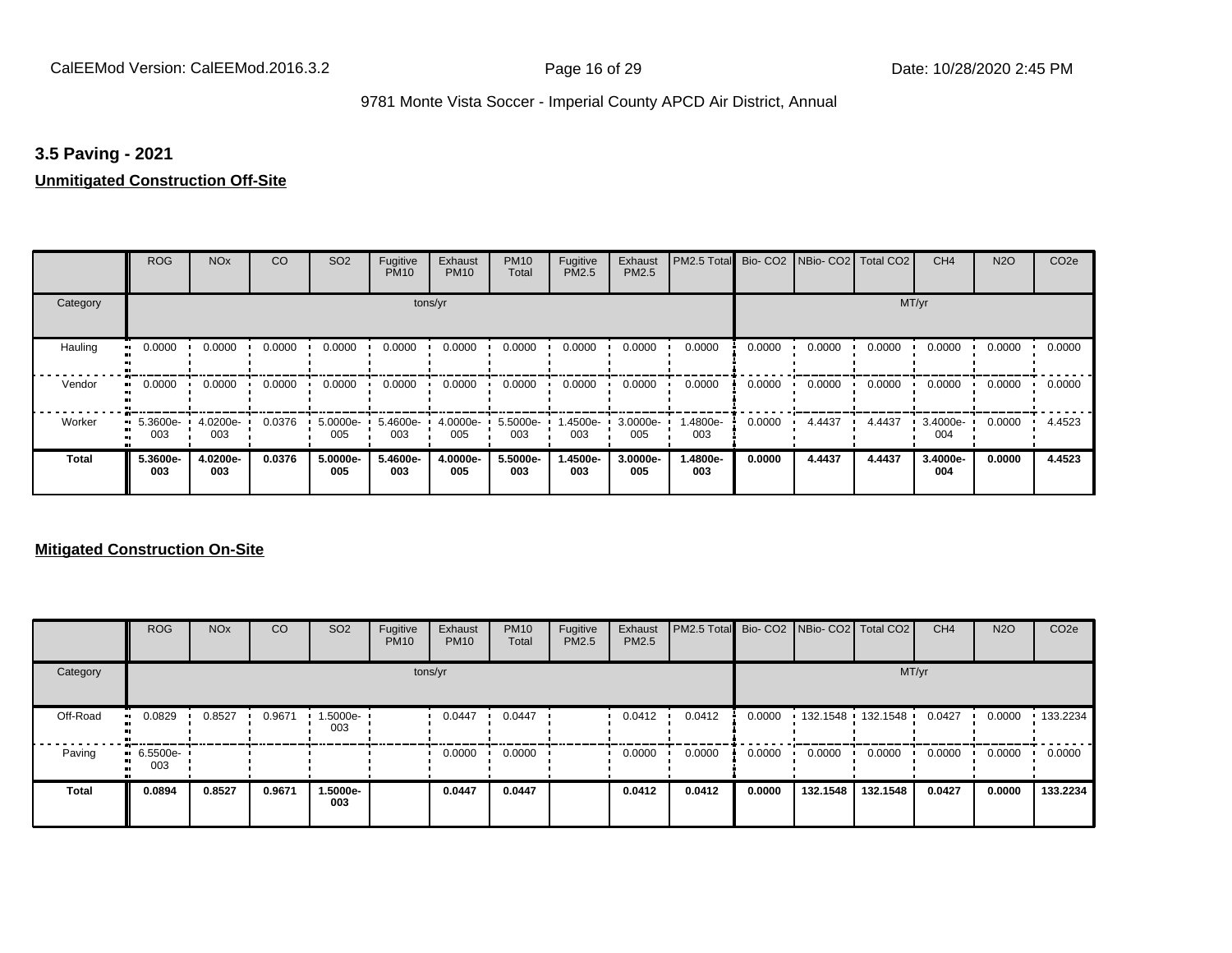#### **3.5 Paving - 2021**

#### **Mitigated Construction Off-Site**

|                     | <b>ROG</b>      | <b>NO<sub>x</sub></b> | CO     | SO <sub>2</sub> | Fugitive<br><b>PM10</b> | Exhaust<br><b>PM10</b> | <b>PM10</b><br>Total | Fugitive<br>PM2.5 | Exhaust<br>PM2.5 | PM2.5 Total     |        | Bio- CO2   NBio- CO2   Total CO2 |        | CH <sub>4</sub> | <b>N2O</b> | CO <sub>2e</sub> |
|---------------------|-----------------|-----------------------|--------|-----------------|-------------------------|------------------------|----------------------|-------------------|------------------|-----------------|--------|----------------------------------|--------|-----------------|------------|------------------|
| Category            |                 |                       |        |                 | tons/yr                 |                        |                      |                   |                  |                 |        |                                  | MT/yr  |                 |            |                  |
| Hauling<br>81       | 0.0000          | 0.0000                | 0.0000 | 0.0000          | 0.0000                  | 0.0000                 | 0.0000               | 0.0000            | 0.0000           | 0.0000          | 0.0000 | 0.0000                           | 0.0000 | 0.0000          | 0.0000     | 0.0000           |
| Vendor<br>$\bullet$ | 0.0000          | 0.0000                | 0.0000 | 0.0000          | 0.0000                  | 0.0000                 | 0.0000               | 0.0000            | 0.0000           | 0.0000          | 0.0000 | 0.0000                           | 0.0000 | 0.0000          | 0.0000     | 0.0000           |
| Worker<br>$\bullet$ | 5.3600e-<br>003 | 4.0200e-<br>003       | 0.0376 | 5.0000e-<br>005 | 5.4600e-<br>003         | 4.0000e-<br>005        | 5.5000e-<br>003      | 1.4500e-<br>003   | 3.0000e-<br>005  | 1.4800e-<br>003 | 0.0000 | 4.4437                           | 4.4437 | 3.4000e-<br>004 | 0.0000     | 4.4523           |
| <b>Total</b>        | 5.3600e-<br>003 | 4.0200e-<br>003       | 0.0376 | 5.0000e-<br>005 | 5.4600e-<br>003         | 4.0000e-<br>005        | 5.5000e-<br>003      | 1.4500e-<br>003   | 3.0000e-<br>005  | 1.4800e-<br>003 | 0.0000 | 4.4437                           | 4.4437 | 3.4000e-<br>004 | 0.0000     | 4.4523           |

**3.6 Architectural Coating - 2022**

**Unmitigated Construction On-Site**

|                 | <b>ROG</b>      | <b>NO<sub>x</sub></b> | CO     | SO <sub>2</sub> | Fugitive<br><b>PM10</b> | Exhaust<br><b>PM10</b> | <b>PM10</b><br>Total | Fugitive<br><b>PM2.5</b> | Exhaust<br><b>PM2.5</b> | PM2.5 Total Bio- CO2 NBio- CO2 |        |        | Total CO <sub>2</sub> | CH <sub>4</sub> | <b>N2O</b> | CO <sub>2e</sub> |
|-----------------|-----------------|-----------------------|--------|-----------------|-------------------------|------------------------|----------------------|--------------------------|-------------------------|--------------------------------|--------|--------|-----------------------|-----------------|------------|------------------|
| Category        |                 |                       |        |                 |                         | tons/yr                |                      |                          |                         |                                |        |        | MT/yr                 |                 |            |                  |
| Archit. Coating | 0.0635          |                       |        |                 |                         | 0.0000                 | 0.0000               |                          | 0.0000                  | 0.0000                         | 0.0000 | 0.0000 | 0.0000                | 0.0000          | 0.0000     | 0.0000           |
| Off-Road        | 2.2500e-<br>003 | 0.0155                | 0.0200 | 3.0000e-<br>005 |                         | $9.0000e -$<br>004     | 9.0000e-<br>004      |                          | $9.0000e -$<br>004      | 9.0000e-<br>004                | 0.0000 | 2.8086 | 2.8086                | 1.8000e-<br>004 | 0.0000     | 2.8132           |
| <b>Total</b>    | 0.0657          | 0.0155                | 0.0200 | 3.0000e-<br>005 |                         | $9.0000e-$<br>004      | $9.0000e -$<br>004   |                          | 9.0000e-<br>004         | 9.0000e-<br>004                | 0.0000 | 2.8086 | 2.8086                | 1.8000e-<br>004 | 0.0000     | 2.8132           |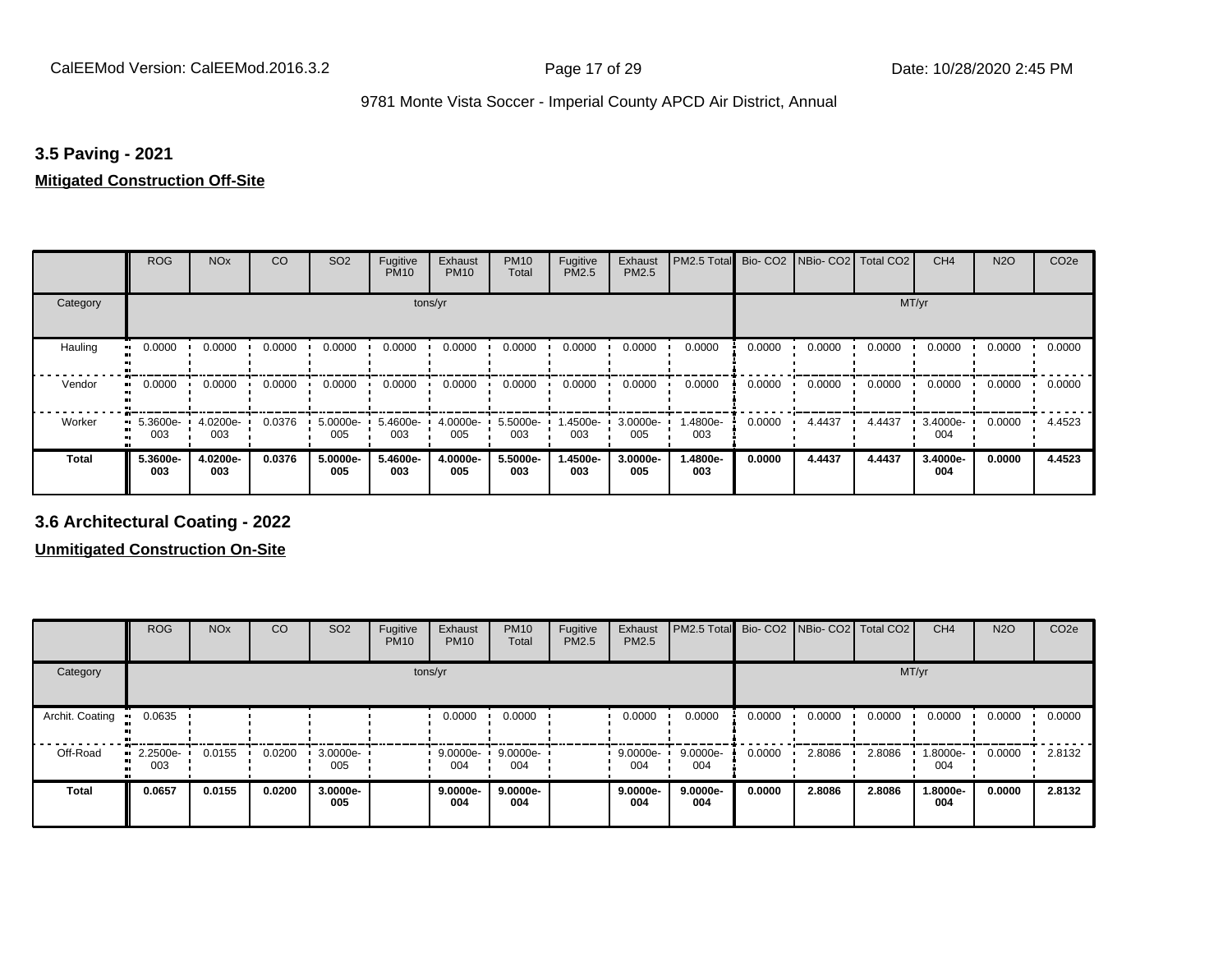# **3.6 Architectural Coating - 2022**

#### **Unmitigated Construction Off-Site**

|                     | <b>ROG</b> | <b>NO<sub>x</sub></b> | CO     | SO <sub>2</sub>  | Fugitive<br><b>PM10</b> | Exhaust<br><b>PM10</b> | <b>PM10</b><br>Total | Fugitive<br><b>PM2.5</b> | Exhaust<br>PM2.5 | PM2.5 Total Bio- CO2 NBio- CO2 Total CO2 |        |         |         | CH <sub>4</sub> | <b>N2O</b> | CO <sub>2e</sub> |
|---------------------|------------|-----------------------|--------|------------------|-------------------------|------------------------|----------------------|--------------------------|------------------|------------------------------------------|--------|---------|---------|-----------------|------------|------------------|
| Category            |            |                       |        |                  |                         | tons/yr                |                      |                          |                  |                                          |        |         |         | MT/yr           |            |                  |
| Hauling<br>œ        | 0.0000     | 0.0000                | 0.0000 | 0.0000           | 0.0000                  | 0.0000                 | 0.0000               | 0.0000                   | 0.0000           | 0.0000                                   | 0.0000 | 0.0000  | 0.0000  | 0.0000          | 0.0000     | 0.0000           |
| Vendor<br>œ         | 0.0000     | 0.0000                | 0.0000 | 0.0000           | 0.0000                  | 0.0000                 | 0.0000               | 0.0000                   | 0.0000           | 0.0000                                   | 0.0000 | 0.0000  | 0.0000  | 0.0000          | 0.0000     | 0.0000           |
| Worker<br>$\bullet$ | 0.0126     | 9.2900e-<br>003       | 0.0869 | $.2000e-$<br>004 | 0.0138                  | 9.0000e-<br>005        | 0.0139               | 3.6600e-<br>003          | 8.0000e-<br>005  | 3.7400e-<br>003                          | 0.0000 | 10.7992 | 10.7992 | 8.0000e-<br>004 | 0.0000     | 10.8191          |
| <b>Total</b>        | 0.0126     | 9.2900e-<br>003       | 0.0869 | 1.2000e-<br>004  | 0.0138                  | 9.0000e-<br>005        | 0.0139               | 3.6600e-<br>003          | 8.0000e-<br>005  | 3.7400e-<br>003                          | 0.0000 | 10.7992 | 10.7992 | 8.0000e-<br>004 | 0.0000     | 10.8191          |

#### **Mitigated Construction On-Site**

|                 | <b>ROG</b>         | <b>NO<sub>x</sub></b> | CO     | SO <sub>2</sub> | Fugitive<br><b>PM10</b> | Exhaust<br><b>PM10</b> | <b>PM10</b><br>Total | Fugitive<br><b>PM2.5</b> | Exhaust<br><b>PM2.5</b> | PM2.5 Total Bio-CO2 NBio-CO2 Total CO2 |        |        |        | CH <sub>4</sub> | <b>N2O</b> | CO <sub>2e</sub> |
|-----------------|--------------------|-----------------------|--------|-----------------|-------------------------|------------------------|----------------------|--------------------------|-------------------------|----------------------------------------|--------|--------|--------|-----------------|------------|------------------|
| Category        |                    |                       |        |                 |                         | tons/yr                |                      |                          |                         |                                        |        |        | MT/yr  |                 |            |                  |
| Archit. Coating | 0.0635             |                       |        |                 |                         | 0.0000                 | 0.0000               |                          | 0.0000                  | 0.0000                                 | 0.0000 | 0.0000 | 0.0000 | 0.0000          | 0.0000     | 0.0000           |
| Off-Road        | $-2.2500e-$<br>003 | 0.0155                | 0.0200 | 3.0000e-<br>005 |                         | 9.0000e-<br>004        | 9.0000e-<br>004      |                          | 9.0000e-<br>004         | $9.0000e -$<br>004                     | 0.0000 | 2.8086 | 2.8086 | 1.8000e-<br>004 | 0.0000     | 2.8132           |
| Total           | 0.0657             | 0.0155                | 0.0200 | 3.0000e-<br>005 |                         | $9.0000e-$<br>004      | $9.0000e-$<br>004    |                          | 9.0000e-<br>004         | 9.0000e-<br>004                        | 0.0000 | 2.8086 | 2.8086 | 1.8000e-<br>004 | 0.0000     | 2.8132           |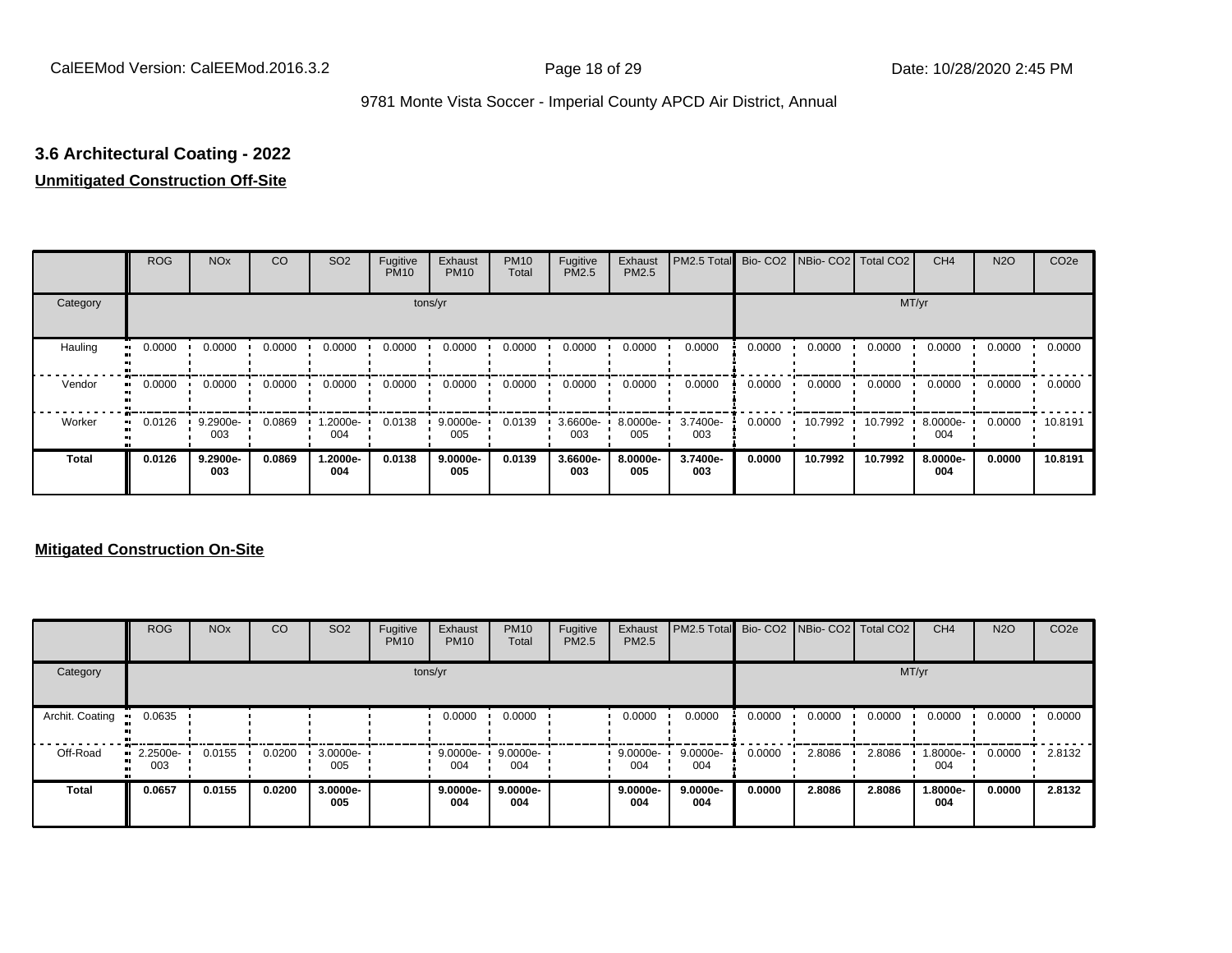# **3.6 Architectural Coating - 2022**

# **Mitigated Construction Off-Site**

|              | <b>ROG</b> | <b>NO<sub>x</sub></b> | CO     | SO <sub>2</sub> | Fugitive<br><b>PM10</b> | Exhaust<br><b>PM10</b> | <b>PM10</b><br>Total | Fugitive<br>PM2.5 | Exhaust<br>PM2.5 | PM2.5 Total     |        | Bio- CO2   NBio- CO2   Total CO2 |         | CH <sub>4</sub> | <b>N2O</b> | CO <sub>2e</sub> |
|--------------|------------|-----------------------|--------|-----------------|-------------------------|------------------------|----------------------|-------------------|------------------|-----------------|--------|----------------------------------|---------|-----------------|------------|------------------|
| Category     |            |                       |        |                 |                         | tons/yr                |                      |                   |                  |                 |        |                                  | MT/yr   |                 |            |                  |
| Hauling      | 0.0000     | 0.0000                | 0.0000 | 0.0000          | 0.0000                  | 0.0000                 | 0.0000               | 0.0000            | 0.0000           | 0.0000          | 0.0000 | 0.0000                           | 0.0000  | 0.0000          | 0.0000     | 0.0000           |
| Vendor       | 0.0000     | 0.0000                | 0.0000 | 0.0000          | 0.0000                  | 0.0000                 | 0.0000               | 0.0000            | 0.0000           | 0.0000          | 0.0000 | 0.0000                           | 0.0000  | 0.0000          | 0.0000     | 0.0000           |
| Worker       | 0.0126     | 9.2900e-<br>003       | 0.0869 | -2000e.<br>004  | 0.0138                  | $9.0000e -$<br>005     | 0.0139               | 3.6600e-<br>003   | 8.0000e-<br>005  | 3.7400e-<br>003 | 0.0000 | 10.7992                          | 10.7992 | 8.0000e-<br>004 | 0.0000     | 10.8191          |
| <b>Total</b> | 0.0126     | 9.2900e-<br>003       | 0.0869 | -2000e.<br>004  | 0.0138                  | $9.0000e-$<br>005      | 0.0139               | 3.6600e-<br>003   | 8.0000e-<br>005  | 3.7400e-<br>003 | 0.0000 | 10.7992                          | 10.7992 | 8.0000e-<br>004 | 0.0000     | 10.8191          |

# **4.0 Operational Detail - Mobile**

**4.1 Mitigation Measures Mobile**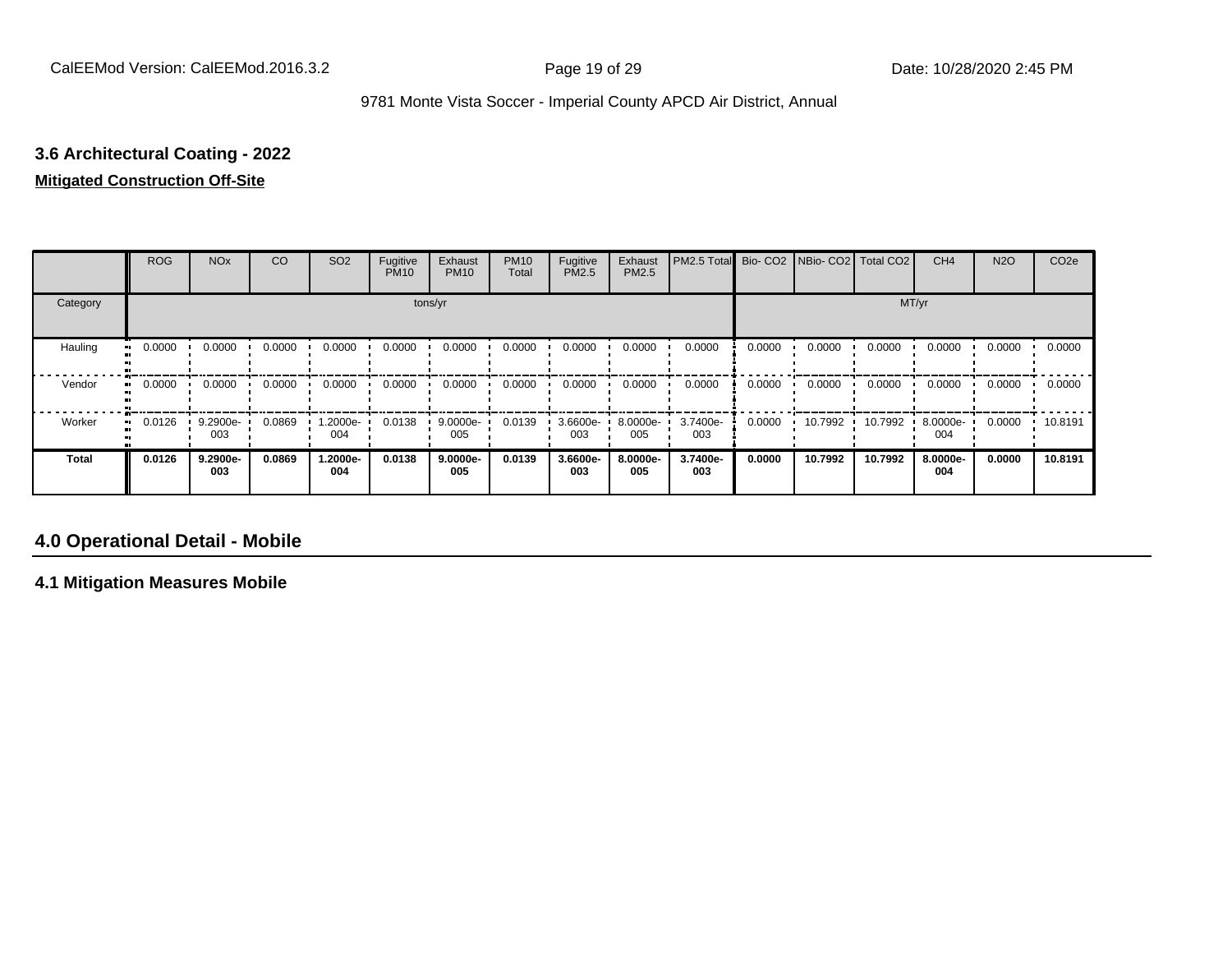|             | <b>ROG</b>   | <b>NO<sub>x</sub></b> | CO     | SO <sub>2</sub> | Fugitive<br><b>PM10</b> | Exhaust<br><b>PM10</b> | <b>PM10</b><br>Total | Fugitive<br>PM2.5 | Exhaust<br>PM2.5 | <b>PM2.5 Total</b> Bio- CO2 NBio- CO2 Total CO2 |        |                     |       | CH <sub>4</sub> | <b>N2O</b> | CO <sub>2</sub> e |
|-------------|--------------|-----------------------|--------|-----------------|-------------------------|------------------------|----------------------|-------------------|------------------|-------------------------------------------------|--------|---------------------|-------|-----------------|------------|-------------------|
| Category    |              |                       |        |                 |                         | tons/yr                |                      |                   |                  |                                                 |        |                     | MT/yr |                 |            |                   |
| Mitigated   | $-0.4575$    | 3.5111                | 4.7446 | 0.0131          | 0.7425                  | 8.5200e-<br>003        | 0.7511               | 0.1993            | 8.0300e-<br>003  | 0.2073                                          | 0.0000 | 1,216.953 1,216.953 |       | 0.0981          | 0.0000     | 1,219.405         |
| Unmitigated | 0.4575<br>ш. | 3.5111                | 4.7446 | 0.0131          | 0.7425                  | 8.5200e-<br>003        | 0.7511               | 0.1993            | 8.0300e-<br>003  | 0.2073                                          | 0.0000 | 1,216.953 1,216.953 |       | 0.0981          | 0.0000     | $-1,219.405$      |

#### **4.2 Trip Summary Information**

|                       |         | Average Daily Trip Rate |        | Unmitigated       | Mitigated         |
|-----------------------|---------|-------------------------|--------|-------------------|-------------------|
| Land Use              | Weekdav | Saturday                | Sunday | <b>Annual VMT</b> | <b>Annual VMT</b> |
| <b>City Park</b><br>. | 944.80  | 944.80                  | 944.80 | 1,910,069         | 1,910,069         |
| Parking Lot           | 0.00    | 0.00                    | 0.00   |                   |                   |
| Total                 | 944.80  | 944.80                  | 944.80 | 1,910,069         | 1,910,069         |

#### **4.3 Trip Type Information**

|             |                          | <b>Miles</b> |      |       | Trip % |                                               |         | Trip Purpose %  |         |
|-------------|--------------------------|--------------|------|-------|--------|-----------------------------------------------|---------|-----------------|---------|
| Land Use    | H-W or C-W<br>H-S or C-C |              |      |       |        | H-O or C-NW H-W or C-W H-S or C-C H-O or C-NW | Primary | <b>Diverted</b> | Pass-by |
| City Park   | 7.60                     | 7.60         | 7.60 | 33.00 | 48.00  | 19.00                                         | 66      | 28              |         |
| Parking Lot | 6.70                     | 5.00         | 8.90 | 0.00  | 0.00   | 0.00                                          |         |                 |         |

# **4.4 Fleet Mix**

| Land Use    | LDA       | LDT <sub>1</sub> | LDT <sub>2</sub> | <b>MDV</b> | LHD1     | LHD2      | <b>MHD</b> | HHD                                      | <b>OBUS</b>       | UBUS     | <b>MCY</b> | <b>SBUS</b> | <b>MH</b> |
|-------------|-----------|------------------|------------------|------------|----------|-----------|------------|------------------------------------------|-------------------|----------|------------|-------------|-----------|
| City Park   | 0.514862  | 0.0317261        | 0.160627         | 0.119887i  | 0.016529 | 0.0049691 | 0.019101   | 0.120993i                                | 0.003465 <b>i</b> | 0.001214 | 0.0052361  | 0.000734    | 0.000658  |
| Parking Lot | 0.514862• | 0.031726         | 0.160627         | 0.119887   | 0.016529 | 0.004969  |            | $0.019101 \cdot 0.120993 \cdot 0.003465$ |                   | 0.001214 | 0.005236   | 0.000734    | 0.000658  |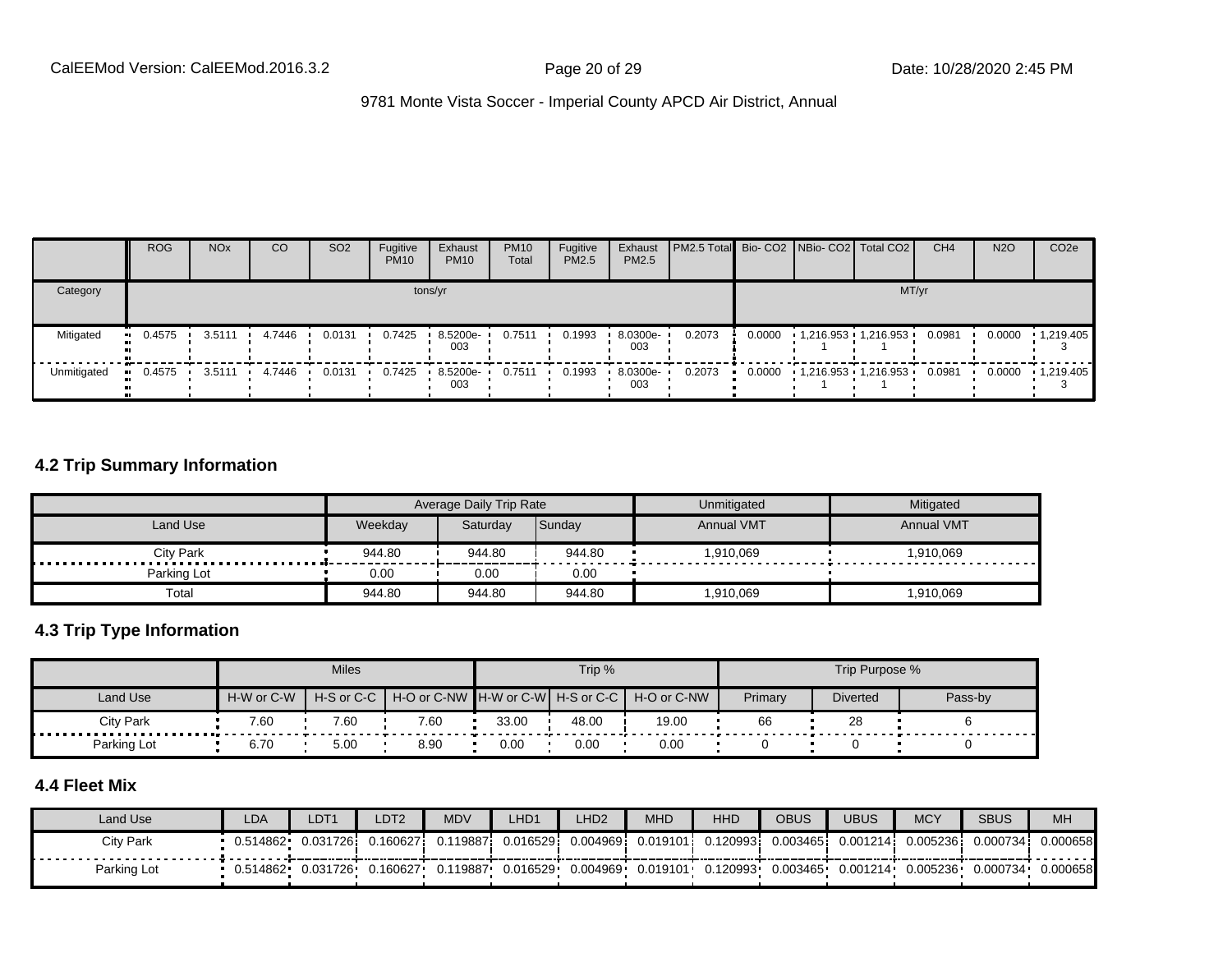# **5.0 Energy Detail**

#### Historical Energy Use: N

# **5.1 Mitigation Measures Energy**

|                                | <b>ROG</b> | <b>NO<sub>x</sub></b> | CO     | SO <sub>2</sub> | Fugitive<br><b>PM10</b> | Exhaust<br><b>PM10</b> | <b>PM10</b><br>Total | Fugitive<br>PM2.5 | Exhaust<br>PM2.5 | PM2.5 Total Bio- CO2 NBio- CO2 Total CO2 |        |         |         | CH <sub>4</sub> | <b>N2O</b>      | CO <sub>2e</sub> |
|--------------------------------|------------|-----------------------|--------|-----------------|-------------------------|------------------------|----------------------|-------------------|------------------|------------------------------------------|--------|---------|---------|-----------------|-----------------|------------------|
| Category<br>tons/yr            |            |                       |        |                 |                         |                        |                      |                   |                  | MT/yr                                    |        |         |         |                 |                 |                  |
| Electricity<br>Mitigated       |            |                       |        |                 |                         | 0.0000                 | 0.0000               |                   | 0.0000           | 0.0000                                   | 0.0000 | 41.2407 | 41.2407 | 9.4000e-<br>004 | 1.9000e-<br>004 | 41.3223          |
| Electricity<br>Unmitigated     |            |                       |        |                 |                         | 0.0000                 | 0.0000               |                   | 0.0000           | 0.0000                                   | 0.0000 | 41.2407 | 41.2407 | 9.4000e-<br>004 | 1.9000e-<br>004 | 41.3223          |
| <b>NaturalGas</b><br>Mitigated | 0.0000     | 0.0000                | 0.0000 | 0.0000          |                         | 0.0000                 | 0.0000               |                   | 0.0000           | 0.0000                                   | 0.0000 | 0.0000  | 0.0000  | 0.0000          | 0.0000          | 0.0000           |
| NaturalGas<br>Unmitigated      | 0.0000     | 0.0000                | 0.0000 | 0.0000          |                         | 0.0000                 | 0.0000               |                   | 0.0000           | 0.0000                                   | 0.0000 | 0.0000  | 0.0000  | 0.0000          | 0.0000          | 0.0000           |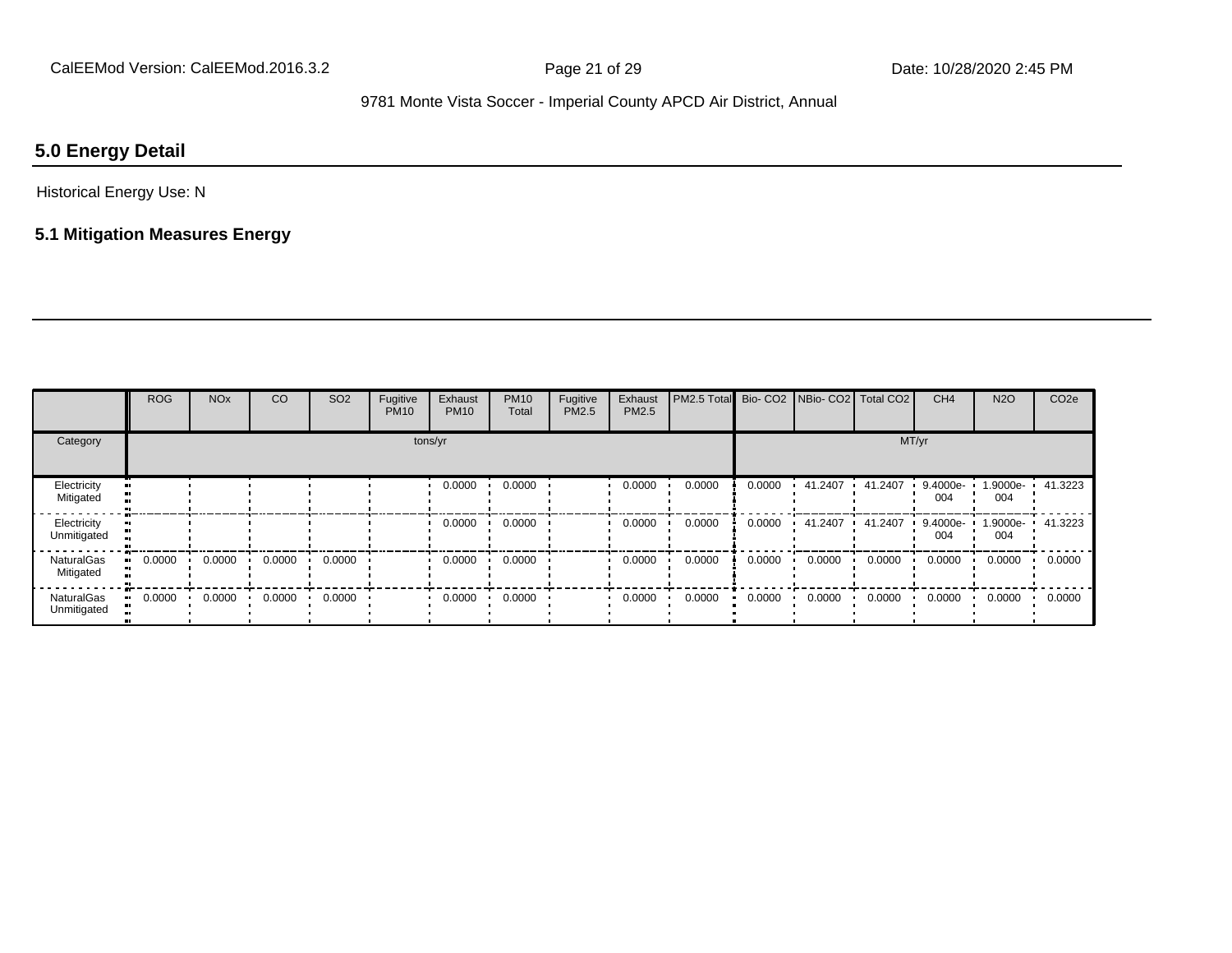# **5.2 Energy by Land Use - NaturalGas**

### **Unmitigated**

|                  | NaturalGa<br>s Use | <b>ROG</b> | <b>NO<sub>x</sub></b> | CO     | SO <sub>2</sub> | Fugitive<br><b>PM10</b> | Exhaust<br><b>PM10</b> | <b>PM10</b><br>Total | Fugitive<br>PM2.5 | Exhaust<br>PM2.5 | PM2.5 Total Bio- CO2 NBio- CO2 Total CO2 |        |        |        | CH <sub>4</sub> | <b>N2O</b> | CO <sub>2</sub> e |
|------------------|--------------------|------------|-----------------------|--------|-----------------|-------------------------|------------------------|----------------------|-------------------|------------------|------------------------------------------|--------|--------|--------|-----------------|------------|-------------------|
| Land Use         | kBTU/yr            |            |                       |        |                 |                         | tons/yr                |                      |                   |                  |                                          |        |        | MT/yr  |                 |            |                   |
| <b>City Park</b> | 0                  | 0.0000     | 0.0000                | 0.0000 | 0.0000          |                         | 0.0000                 | 0.0000               |                   | 0.0000           | 0.0000                                   | 0.0000 | 0.0000 | 0.0000 | 0.0000          | 0.0000     | 0.0000            |
| Parking Lot      | $\Omega$           | 0.0000     | 0.0000                | 0.0000 | 0.0000          |                         | 0.0000                 | 0.0000               |                   | 0.0000           | 0.0000                                   | 0.0000 | 0.0000 | 0.0000 | 0.0000          | 0.0000     | 0.0000            |
| <b>Total</b>     |                    | 0.0000     | 0.0000                | 0.0000 | 0.0000          |                         | 0.0000                 | 0.0000               |                   | 0.0000           | 0.0000                                   | 0.0000 | 0.0000 | 0.0000 | 0.0000          | 0.0000     | 0.0000            |

#### **Mitigated**

|                  | NaturalGa<br>s Use | <b>ROG</b>   | <b>NO<sub>x</sub></b> | CO     | SO <sub>2</sub> | Fugitive<br><b>PM10</b> | Exhaust<br><b>PM10</b> | <b>PM10</b><br>Total | Fugitive<br><b>PM2.5</b> | Exhaust<br>PM2.5 | PM2.5 Total Bio- CO2 NBio- CO2 Total CO2 |        |        |        | CH <sub>4</sub> | <b>N2O</b> | CO <sub>2</sub> e |
|------------------|--------------------|--------------|-----------------------|--------|-----------------|-------------------------|------------------------|----------------------|--------------------------|------------------|------------------------------------------|--------|--------|--------|-----------------|------------|-------------------|
| Land Use         | kBTU/yr            |              |                       |        |                 |                         | tons/yr                |                      |                          |                  |                                          |        |        | MT/yr  |                 |            |                   |
| <b>City Park</b> | $\mathbf{0}$       | 0.0000<br>   | 0.0000                | 0.0000 | 0.0000          |                         | 0.0000                 | 0.0000               |                          | 0.0000           | 0.0000                                   | 0.0000 | 0.0000 | 0.0000 | 0.0000          | 0.0000     | 0.0000            |
| Parking Lot      | $\Omega$           | 0.0000<br>ш. | 0.0000                | 0.0000 | 0.0000          |                         | 0.0000                 | 0.0000               |                          | 0.0000           | 0.0000                                   | 0.0000 | 0.0000 | 0.0000 | 0.0000          | 0.0000     | 0.0000            |
| <b>Total</b>     |                    | 0.0000       | 0.0000                | 0.0000 | 0.0000          |                         | 0.0000                 | 0.0000               |                          | 0.0000           | 0.0000                                   | 0.0000 | 0.0000 | 0.0000 | 0.0000          | 0.0000     | 0.0000            |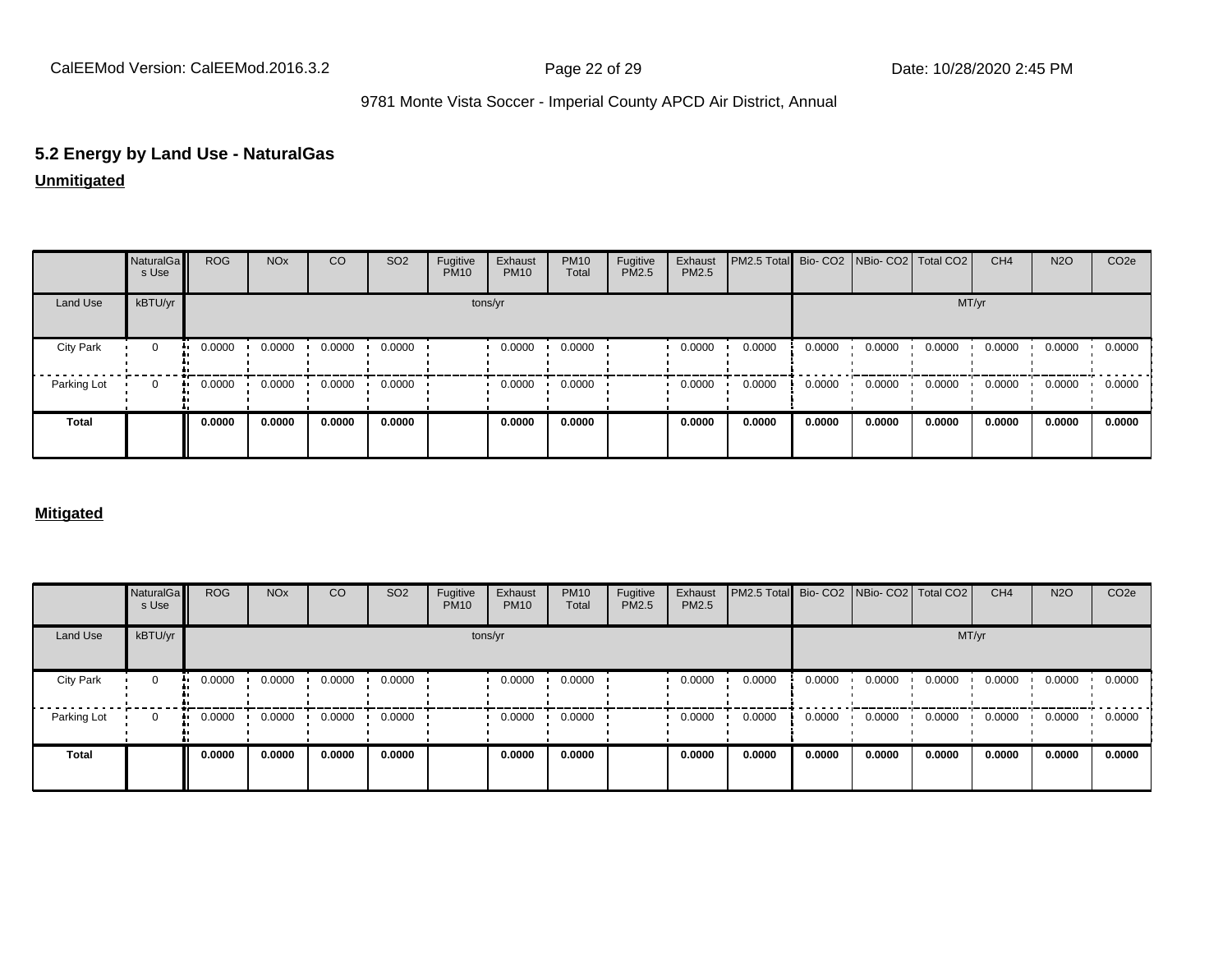# **5.3 Energy by Land Use - Electricity Unmitigated**

|                  | Electricity<br><b>Use</b> | Total CO <sub>2</sub> | CH <sub>4</sub> | <b>N2O</b>      | CO <sub>2e</sub> |
|------------------|---------------------------|-----------------------|-----------------|-----------------|------------------|
| Land Use         | kWh/yr                    |                       |                 | MT/yr           |                  |
| <b>City Park</b> | $\Omega$                  | 0.0000                | 0.0000          | 0.0000          | 0.0000           |
| Parking Lot      | 71540                     | 41.2407               | 9.4000e-<br>004 | 1.9000e-<br>004 | 41.3223          |
| <b>Total</b>     |                           | 41.2407               | 9.4000e-<br>004 | 1.9000e-<br>004 | 41.3223          |

#### **Mitigated**

|                  | Electricity<br><b>Use</b> | Total CO <sub>2</sub> | CH <sub>4</sub> | <b>N2O</b>      | CO <sub>2e</sub> |
|------------------|---------------------------|-----------------------|-----------------|-----------------|------------------|
| Land Use         | kWh/yr                    |                       | MT/yr           |                 |                  |
| <b>City Park</b> | $\Omega$                  | 0.0000                | 0.0000          | 0.0000          | 0.0000           |
| Parking Lot      | 71540                     | 41.2407<br>u          | 9.4000e-<br>004 | 1.9000e-<br>004 | 41.3223          |
| Total            |                           | 41.2407               | 9.4000e-<br>004 | 1.9000e-<br>004 | 41.3223          |

# **6.0 Area Detail**

**6.1 Mitigation Measures Area**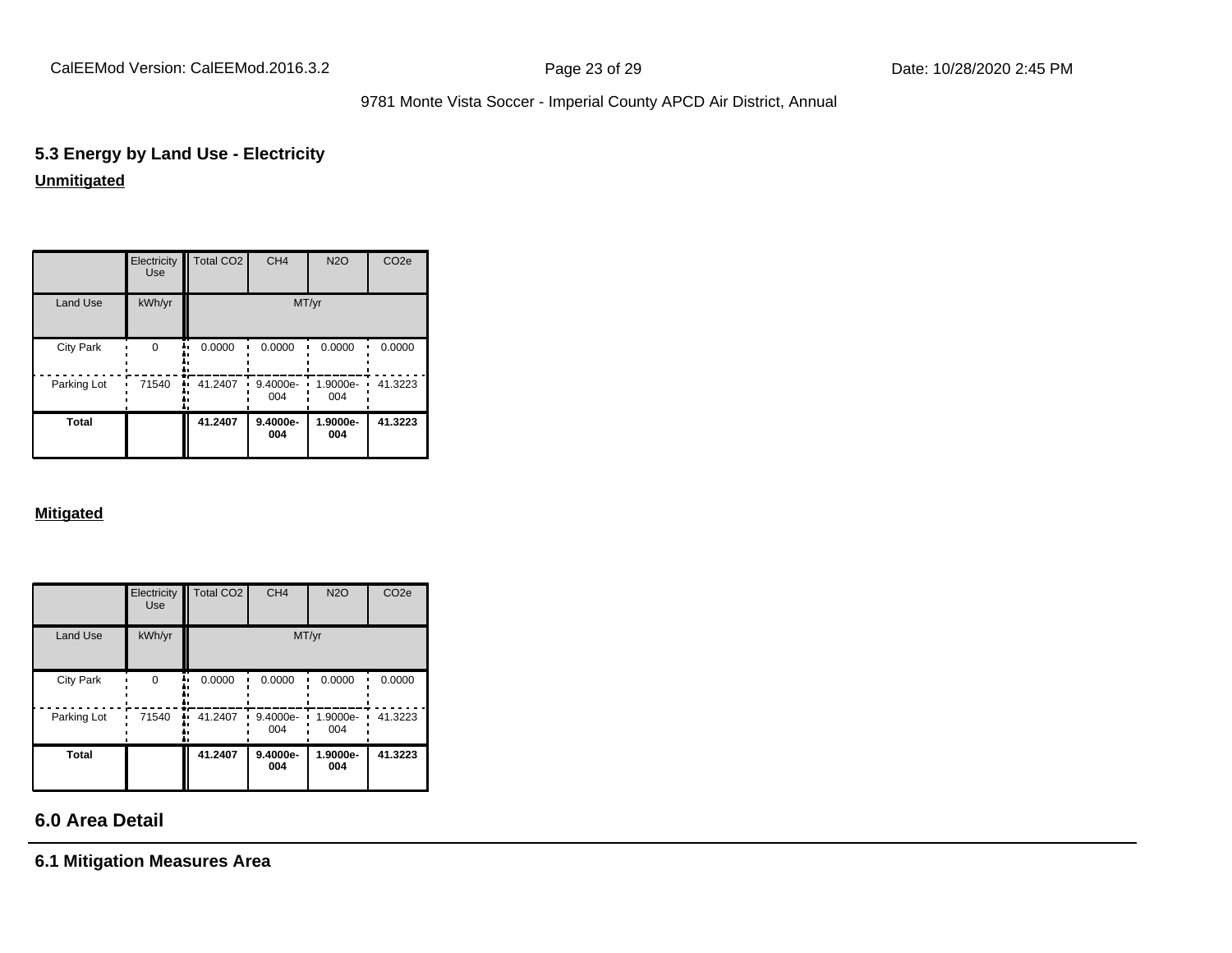|             | <b>ROG</b>    | <b>NO<sub>x</sub></b> | CO              | SO <sub>2</sub> | Fugitive<br><b>PM10</b> | Exhaust<br><b>PM10</b> | <b>PM10</b><br>Total | Fugitive<br><b>PM2.5</b> | Exhaust<br>PM2.5 | <b>PM2.5 Total</b> Bio- CO2 NBio- CO2   Total CO2 |        |        |        | CH <sub>4</sub> | <b>N2O</b> | CO <sub>2e</sub> |
|-------------|---------------|-----------------------|-----------------|-----------------|-------------------------|------------------------|----------------------|--------------------------|------------------|---------------------------------------------------|--------|--------|--------|-----------------|------------|------------------|
| Category    | tons/yr       |                       |                 |                 |                         |                        |                      |                          |                  |                                                   |        | MT/yr  |        |                 |            |                  |
| Mitigated   | 0.0553<br>. . | $5.0000e -$<br>005    | 5.2300e-<br>003 | 0.0000          |                         | $2.0000e -$<br>005     | 2.0000e-<br>005      |                          | 2.0000e-<br>005  | 2.0000e-<br>005                                   | 0.0000 | 0.0102 | 0.0102 | 3.0000e-<br>005 | 0.0000     | 0.0108           |
| Unmitigated | 0.0553        | 5.0000e-<br>005       | 5.2300e-<br>003 | 0.0000          |                         | $2.0000e -$<br>005     | 2.0000e-<br>005      |                          | 2.0000e-<br>005  | 2.0000e-<br>005                                   | 0.0000 | 0.0102 | 0.0102 | 3.0000e-<br>005 | 0.0000     | 0.0108           |

## **6.2 Area by SubCategory**

**Unmitigated**

|                          | <b>ROG</b>      | <b>NO<sub>x</sub></b> | CO              | SO <sub>2</sub> | Fugitive<br><b>PM10</b> | Exhaust<br><b>PM10</b>  | <b>PM10</b><br>Total | Fugitive<br>PM2.5 | Exhaust<br>PM2.5 | PM2.5 Total Bio- CO2 NBio- CO2 Total CO2 |        |        |        | CH <sub>4</sub> | <b>N2O</b> | CO <sub>2</sub> e |
|--------------------------|-----------------|-----------------------|-----------------|-----------------|-------------------------|-------------------------|----------------------|-------------------|------------------|------------------------------------------|--------|--------|--------|-----------------|------------|-------------------|
| SubCategory              | tons/yr         |                       |                 |                 |                         |                         |                      |                   |                  |                                          |        | MT/yr  |        |                 |            |                   |
| Architectural<br>Coating | 6.3500e-<br>003 |                       |                 |                 |                         | 0.0000                  | 0.0000               |                   | 0.0000           | 0.0000                                   | 0.0000 | 0.0000 | 0.0000 | 0.0000          | 0.0000     | 0.0000            |
| Consumer<br>Products     | 0.0484          |                       |                 |                 |                         | 0.0000                  | 0.0000               |                   | 0.0000           | 0.0000                                   | 0.0000 | 0.0000 | 0.0000 | 0.0000          | 0.0000     | 0.0000            |
| Landscaping              | 4.9000e-<br>004 | $5.0000e -$<br>005    | 5.2300e-<br>003 | 0.0000          |                         | $\cdot$ 2.0000e-<br>005 | 2.0000e-<br>005      |                   | 2.0000e-<br>005  | 2.0000e-<br>005                          | 0.0000 | 0.0102 | 0.0102 | 3.0000e-<br>005 | 0.0000     | 0.0108            |
| <b>Total</b>             | 0.0553          | 5.0000e-<br>005       | 5.2300e-<br>003 | 0.0000          |                         | 2.0000e-<br>005         | 2.0000e-<br>005      |                   | 2.0000e-<br>005  | 2.0000e-<br>005                          | 0.0000 | 0.0102 | 0.0102 | 3.0000e-<br>005 | 0.0000     | 0.0108            |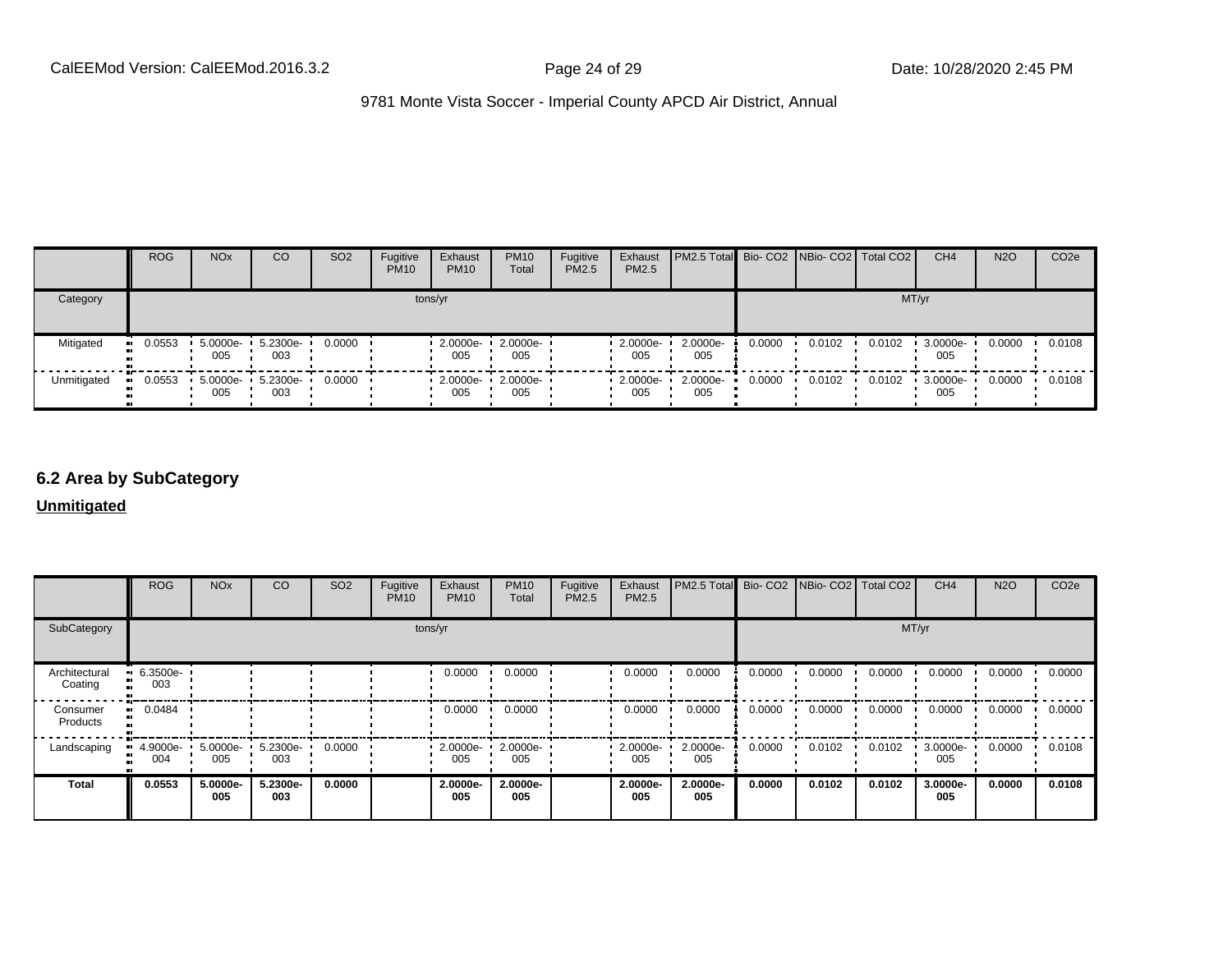# **6.2 Area by SubCategory**

**Mitigated**

|                          | <b>ROG</b>                     | <b>NO<sub>x</sub></b> | CO              | SO <sub>2</sub> | Fugitive<br><b>PM10</b> | Exhaust<br><b>PM10</b> | <b>PM10</b><br>Total | Fugitive<br>PM2.5 | Exhaust<br><b>PM2.5</b> | PM2.5 Total     | Bio-CO <sub>2</sub> | NBio- CO2   Total CO2 |        | CH <sub>4</sub> | <b>N2O</b> | CO <sub>2e</sub> |
|--------------------------|--------------------------------|-----------------------|-----------------|-----------------|-------------------------|------------------------|----------------------|-------------------|-------------------------|-----------------|---------------------|-----------------------|--------|-----------------|------------|------------------|
| SubCategory              | tons/yr                        |                       |                 |                 |                         |                        |                      |                   |                         |                 |                     |                       | MT/yr  |                 |            |                  |
| Architectural<br>Coating | $\blacksquare$ 6.3500e-<br>003 |                       |                 |                 |                         | 0.0000                 | 0.0000               |                   | 0.0000                  | 0.0000          | 0.0000              | 0.0000                | 0.0000 | 0.0000          | 0.0000     | 0.0000           |
| Consumer<br>Products     | 0.0484<br>                     |                       |                 |                 |                         | 0.0000                 | 0.0000               |                   | 0.0000                  | 0.0000          | 0.0000              | 0.0000                | 0.0000 | 0.0000          | 0.0000     | 0.0000           |
| Landscaping              | $\blacksquare$ 4.9000e-<br>004 | 5.0000e-<br>005       | 5.2300e-<br>003 | 0.0000          |                         | $2.0000e -$<br>005     | 2.0000e-<br>005      |                   | 2.0000e-<br>005         | 2.0000e-<br>005 | 0.0000              | 0.0102                | 0.0102 | 3.0000e-<br>005 | 0.0000     | 0.0108           |
| Total                    | 0.0553                         | 5.0000e-<br>005       | 5.2300e-<br>003 | 0.0000          |                         | 2.0000e-<br>005        | 2.0000e-<br>005      |                   | 2.0000e-<br>005         | 2.0000e-<br>005 | 0.0000              | 0.0102                | 0.0102 | 3.0000e-<br>005 | 0.0000     | 0.0108           |

# **7.0 Water Detail**

**7.1 Mitigation Measures Water**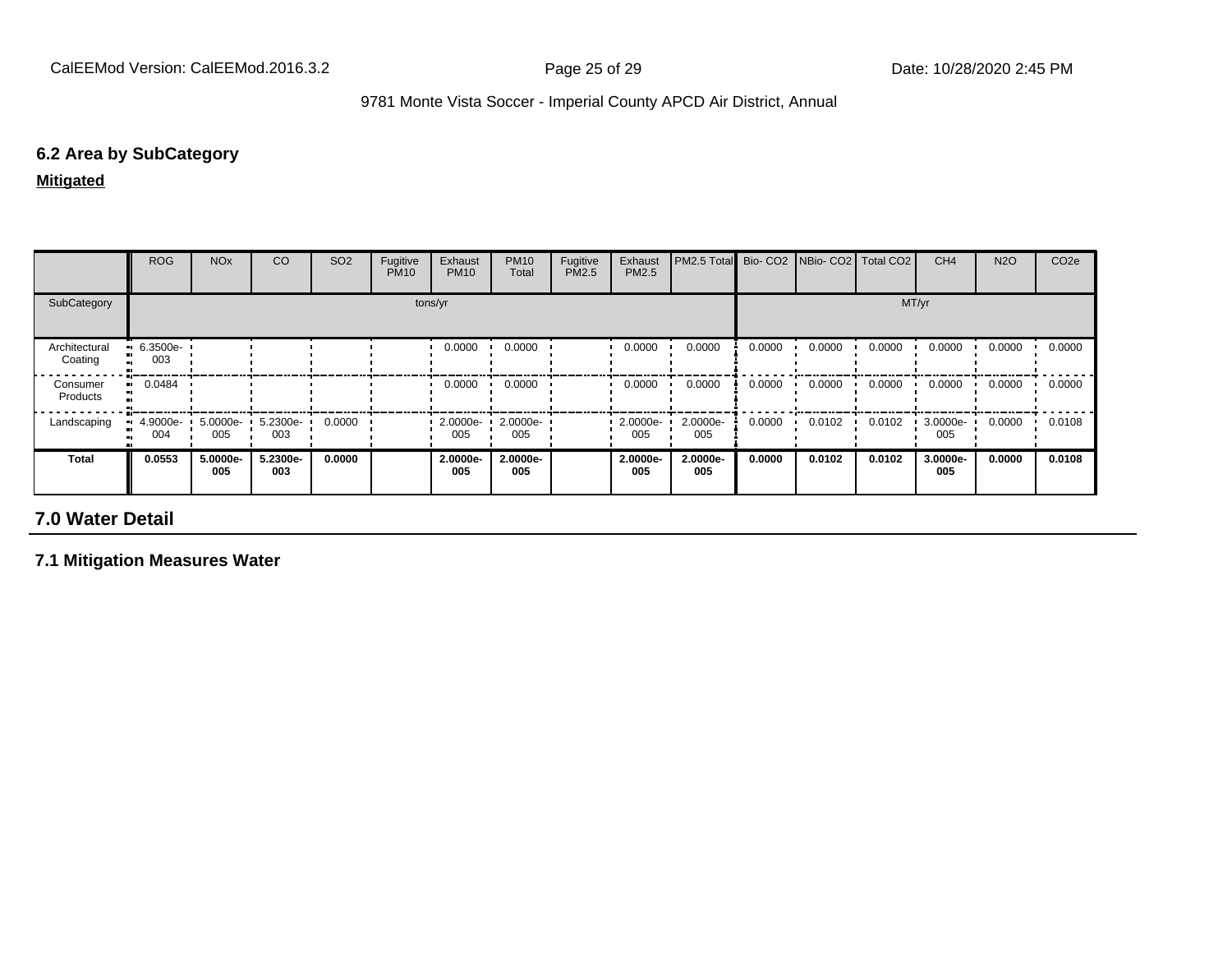|             | <b>Total CO2</b>         | CH <sub>4</sub>      | <b>N2O</b>           | CO <sub>2e</sub>           |
|-------------|--------------------------|----------------------|----------------------|----------------------------|
| Category    |                          |                      | MT/yr                |                            |
| Mitigated   | 438.0164 ·<br>ш.<br><br> | 9.9900e-<br>003      | 2.0700e-<br>٠<br>003 | 438.8825<br>$\blacksquare$ |
| Unmitigated | • 438.0164<br><br><br>   | 9.9900e-<br>٠<br>003 | 2.0700e-<br>003      | 438.8825                   |

# **7.2 Water by Land Use**

**Unmitigated**

|                  | Indoor/Out<br>door Use | <b>Total CO2</b>      | CH <sub>4</sub> | <b>N2O</b>      | CO <sub>2e</sub> |
|------------------|------------------------|-----------------------|-----------------|-----------------|------------------|
| <b>Land Use</b>  | Mgal                   |                       | MT/yr           |                 |                  |
| <b>City Park</b> |                        | $0/68.391 - 438.0164$ | 9.9900e-<br>003 | 2.0700e-<br>003 | 438.8825         |
| Parking Lot      | 0/0                    | 0.0000                | 0.0000          | 0.0000          | 0.0000           |
| <b>Total</b>     |                        | 438.0164              | 9.9900e-<br>003 | 2.0700e-<br>003 | 438.8825         |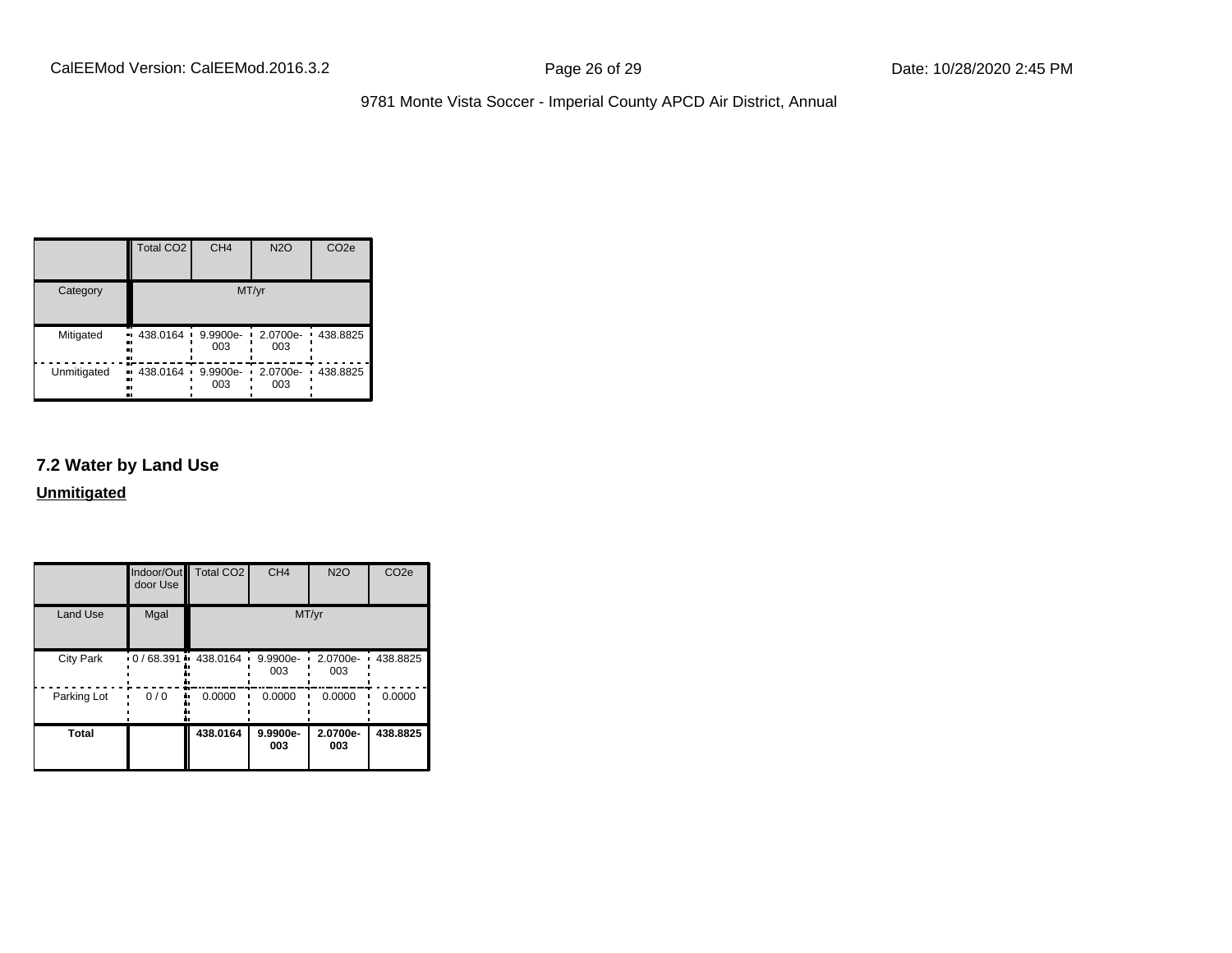#### **7.2 Water by Land Use**

#### **Mitigated**

|                  | Indoor/Out<br>door Use | Total CO <sub>2</sub> | CH <sub>4</sub> | <b>N2O</b>      | CO <sub>2e</sub> |
|------------------|------------------------|-----------------------|-----------------|-----------------|------------------|
| <b>Land Use</b>  | Mgal                   |                       |                 | MT/yr           |                  |
| <b>City Park</b> | $0/68.391 +$           | 438.0164              | 9.9900e-<br>003 | 2.0700e-<br>003 | 438.8825         |
| Parking Lot      | 0/0                    | 0.0000                | 0.0000          | 0.0000          | 0.0000           |
| <b>Total</b>     |                        | 438.0164              | 9.9900e-<br>003 | 2.0700e-<br>003 | 438.8825         |

# **8.0 Waste Detail**

#### **8.1 Mitigation Measures Waste**

#### **Category/Year**

|             | <b>Total CO2</b>               | CH <sub>4</sub> | <b>N2O</b> | CO <sub>2e</sub> |  |  |  |
|-------------|--------------------------------|-----------------|------------|------------------|--|--|--|
|             | MT/yr                          |                 |            |                  |  |  |  |
| Mitigated   | 1.0028<br>.,<br><br>n<br>      | 0.0593          | 0.0000     | 2.4843           |  |  |  |
| Unmitigated | m<br>1.0028<br><br>.,<br>ш<br> | 0.0593          | 0.0000     | 2.4843           |  |  |  |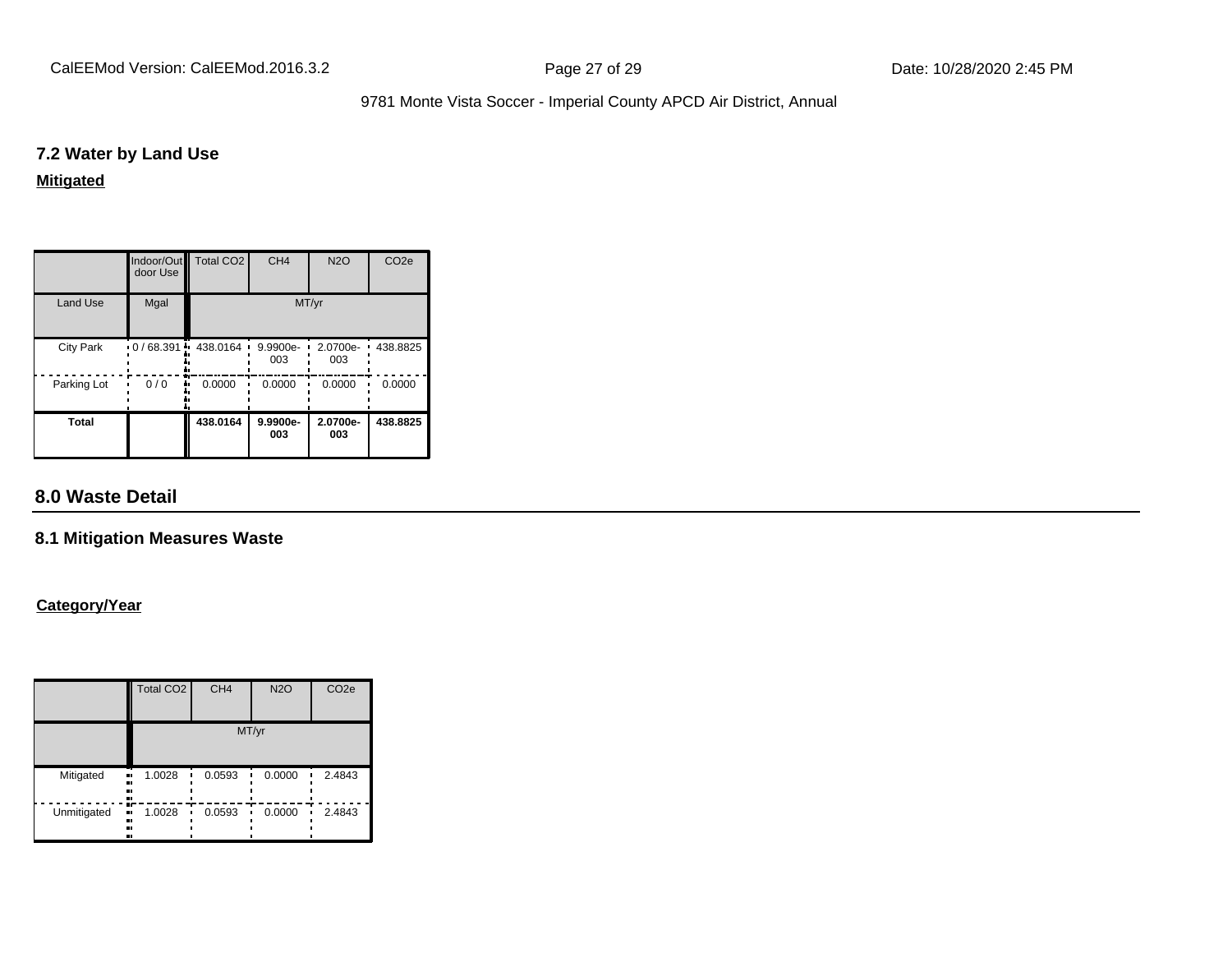# **8.2 Waste by Land Use**

#### **Unmitigated**

|                  | Waste<br><b>Disposed</b> | Total CO <sub>2</sub> | CH <sub>4</sub> | <b>N2O</b> | CO <sub>2e</sub> |  |  |
|------------------|--------------------------|-----------------------|-----------------|------------|------------------|--|--|
| <b>Land Use</b>  | tons                     | MT/yr                 |                 |            |                  |  |  |
| <b>City Park</b> | 4.94                     | 1.0028                | 0.0593          | 0.0000     | 2.4843           |  |  |
| Parking Lot      | $\Omega$                 | 0.0000                | 0.0000          | 0.0000     | 0.0000           |  |  |
| Total            |                          | 1.0028                | 0.0593          | 0.0000     | 2.4843           |  |  |

#### **Mitigated**

|                  | Waste<br><b>Disposed</b> | <b>Total CO2</b> | CH <sub>4</sub> | <b>N2O</b> | CO <sub>2e</sub> |  |  |
|------------------|--------------------------|------------------|-----------------|------------|------------------|--|--|
| <b>Land Use</b>  | tons                     | MT/yr            |                 |            |                  |  |  |
| <b>City Park</b> | 4.94                     | 1.0028<br>       | 0.0593          | 0.0000     | 2.4843           |  |  |
| Parking Lot      | 0                        | 0.0000           | 0.0000          | 0.0000     | 0.0000           |  |  |
| <b>Total</b>     |                          | 1.0028           | 0.0593          | 0.0000     | 2.4843           |  |  |

# **9.0 Operational Offroad**

| Equipment Type | Number | Hours/Day | Days/Year | <b>Horse Power</b> | <b>Load Factor</b> | Fuel<br>Type |
|----------------|--------|-----------|-----------|--------------------|--------------------|--------------|